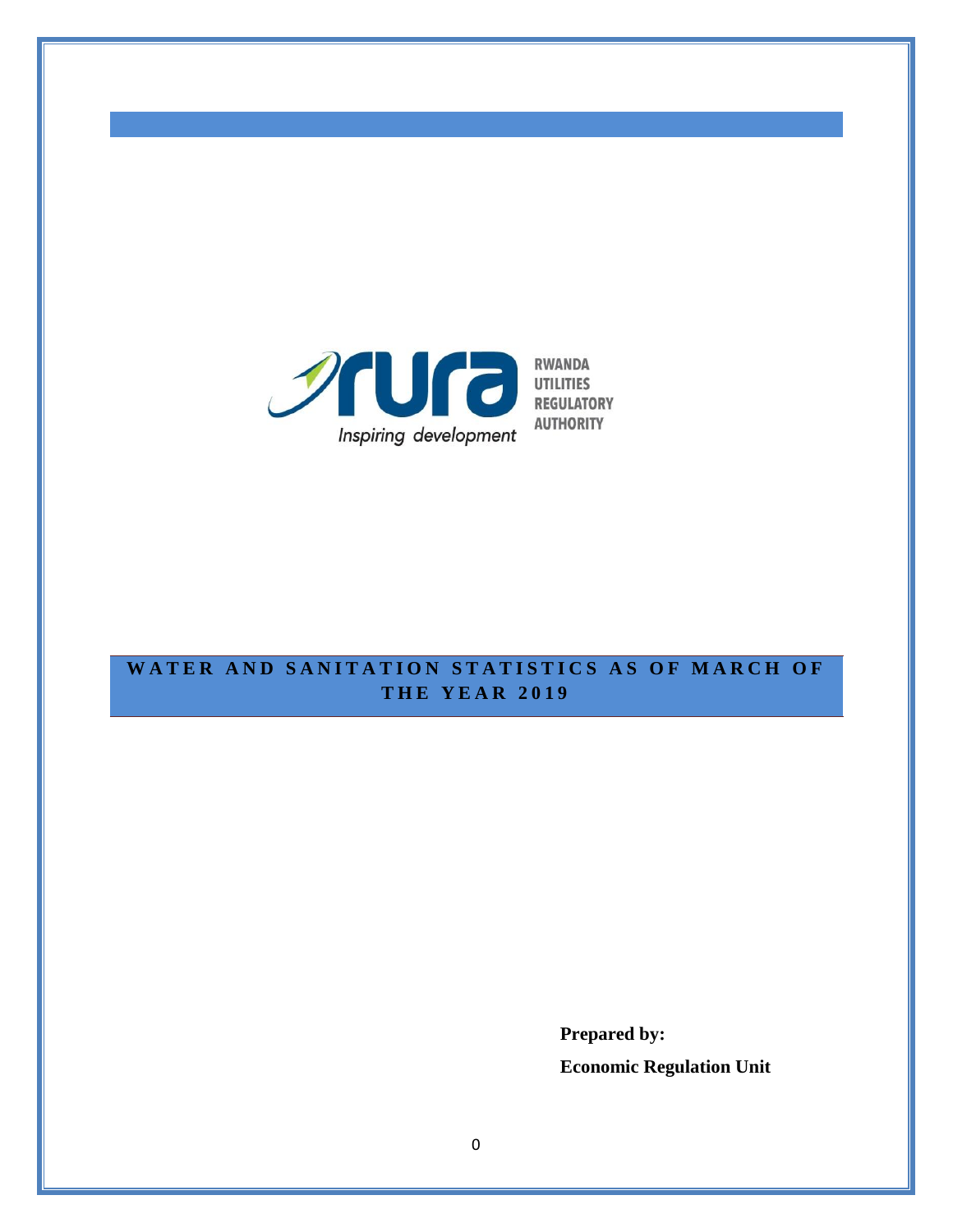# **TABLE OF CONTENTS**

| 1.3. |  |  |  |  |
|------|--|--|--|--|
|      |  |  |  |  |
|      |  |  |  |  |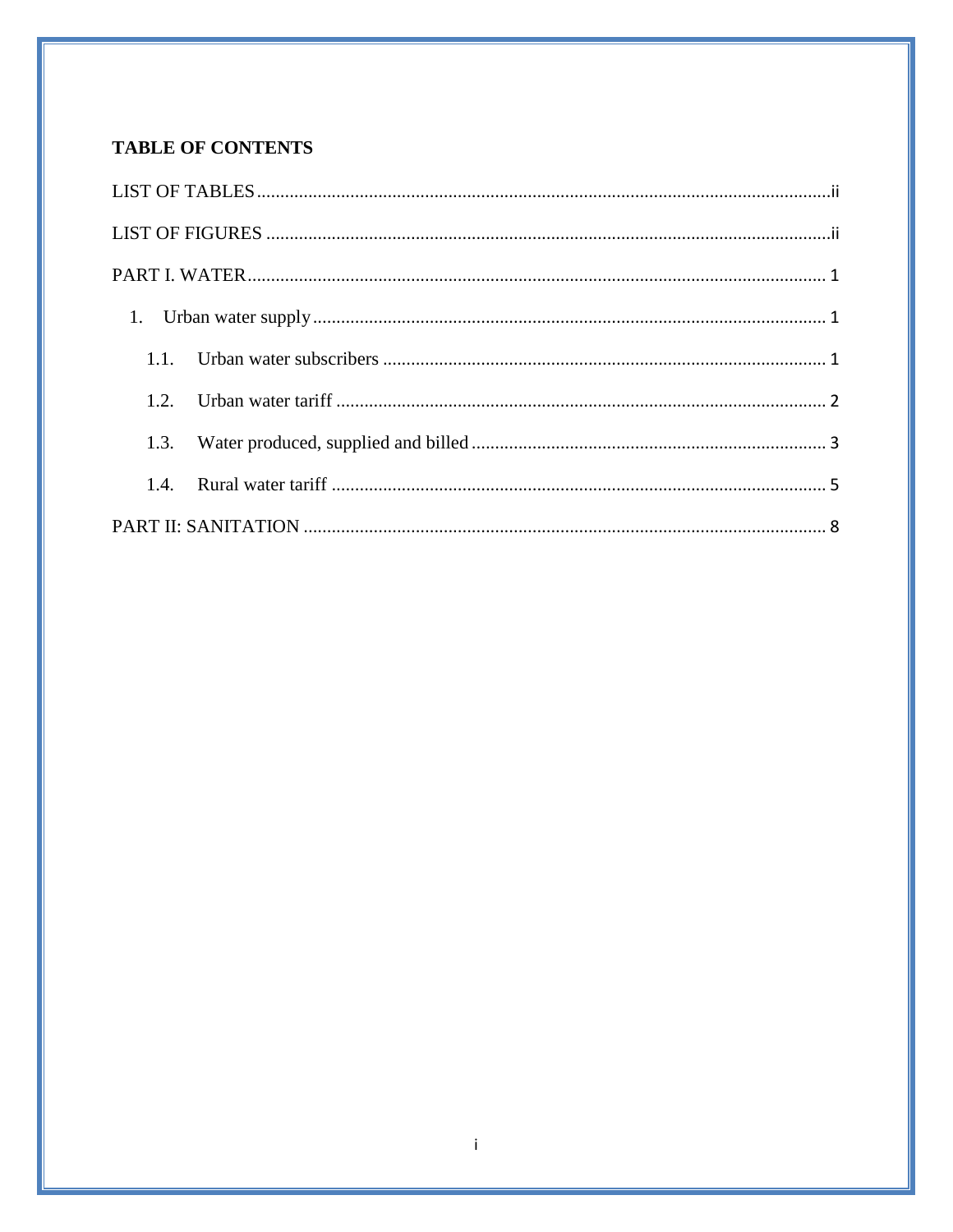# <span id="page-2-0"></span>**LIST OF TABLES**

| Table 1: Urban water subscribers per province and City of Kigali as of March 2019                |
|--------------------------------------------------------------------------------------------------|
| Table 2: Applicable tariff for WASAC customers by consumption block (VAT exclusive) 2            |
|                                                                                                  |
|                                                                                                  |
|                                                                                                  |
|                                                                                                  |
|                                                                                                  |
| Table 9: List of licensed of liquid waste water treatment system operators as of March 2019 13   |
| Table 10: List of licensed liquid waste collection and transportation operators as of March 2019 |
|                                                                                                  |
| Table 11: List of licensed solid waste collection and transportation services operators as of    |
|                                                                                                  |
| Table 12: Maximum tariff for waste collection and transportation in Kigali City  15              |
|                                                                                                  |

# <span id="page-2-1"></span>**LIST OF FIGURES**

| Figure 1: Distribution of customers across provinces and Kigali City as of March 2019 1            |  |
|----------------------------------------------------------------------------------------------------|--|
|                                                                                                    |  |
|                                                                                                    |  |
| Figure 4: Distribution of licensed rural water supply providers per province as of March 2019 7    |  |
| Figure 5: Distribution of solid waste collection and transportation operators across provinces and |  |
|                                                                                                    |  |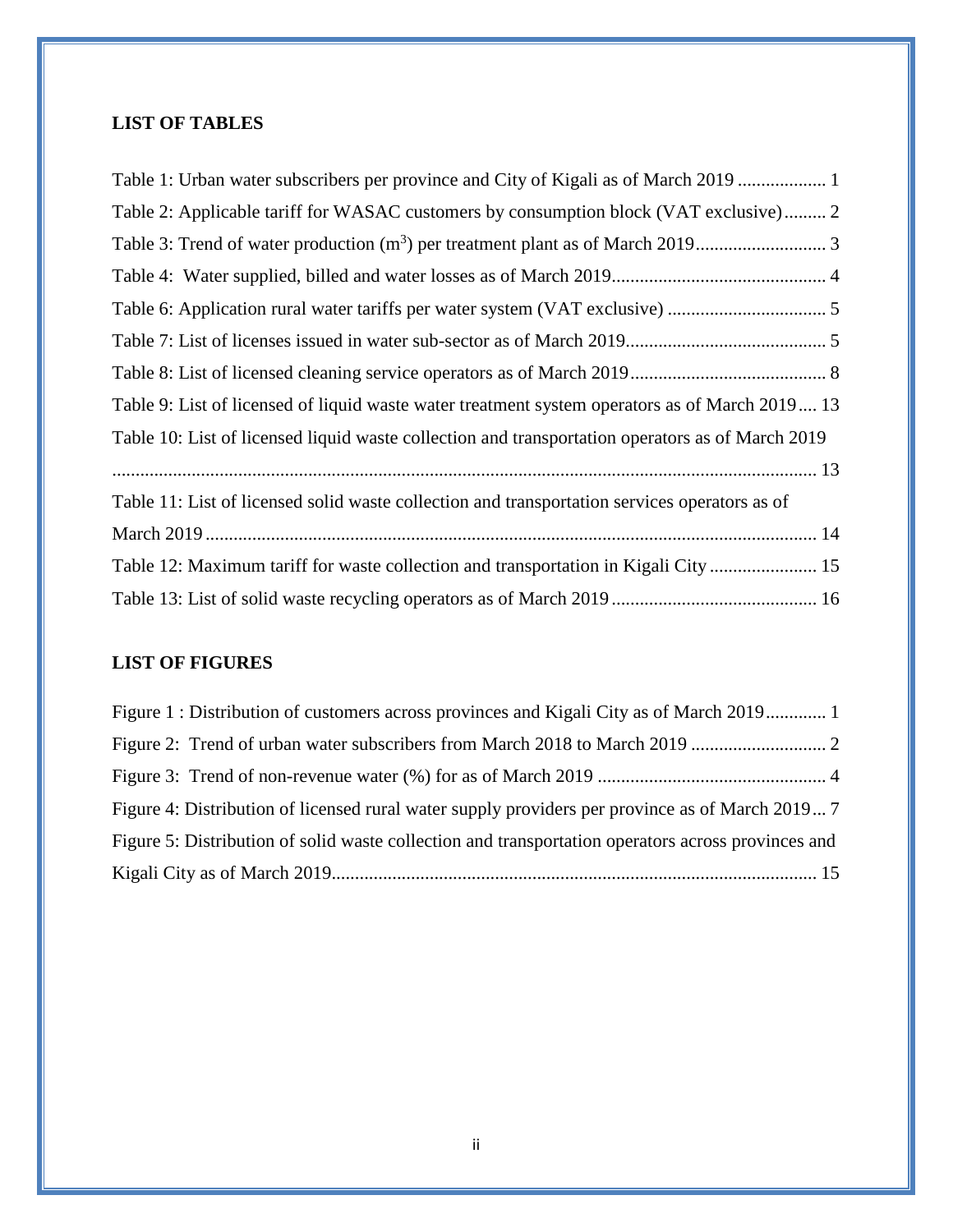#### <span id="page-3-0"></span>**PART I. WATER**

#### <span id="page-3-1"></span>**1. Urban water supply**

#### <span id="page-3-2"></span>**1.1. Urban water subscribers**

As of March 2019, the total number of urban and peri-urban water subscribers increased to 213,326 up from 211,434 connections recorded at the end of December 2018, which represents an increase of 0.89 percent. The 52%% of these total connections are in the City of Kigali while 48% of them are distributed in the provinces. This difference is mainly attributed to the fact that, the people or institutions in the provinces consume water supplied by Rural Water Service Providers.

<span id="page-3-3"></span>**Table 1: Urban water subscribers per province and City of Kigali as of March 2019**

| Province                        | Q4 2018 | Q1 2019 | Variation (%) |  |  |
|---------------------------------|---------|---------|---------------|--|--|
| <b>Kigali City</b>              | 110,041 | 110,758 | 0.65          |  |  |
| <b>Southern Province</b>        | 26,400  | 26,827  | 1.62          |  |  |
| <b>Northern Province</b>        | 17,732  | 17,991  | 1.46          |  |  |
| <b>Western Province</b>         | 21,263  | 21,518  | 1.20          |  |  |
| <b>Eastern Province</b>         | 35,998  | 36,232  | 0.65          |  |  |
| Total                           | 211,434 | 213,326 | 0.89          |  |  |
| <b>Source: WASAC March 2019</b> |         |         |               |  |  |

**Source: WASAC, March 2019**



<span id="page-3-4"></span>**Figure 1 : Distribution of customers across provinces and Kigali City as of March 2019**

### **Source: WASAC, March 2019**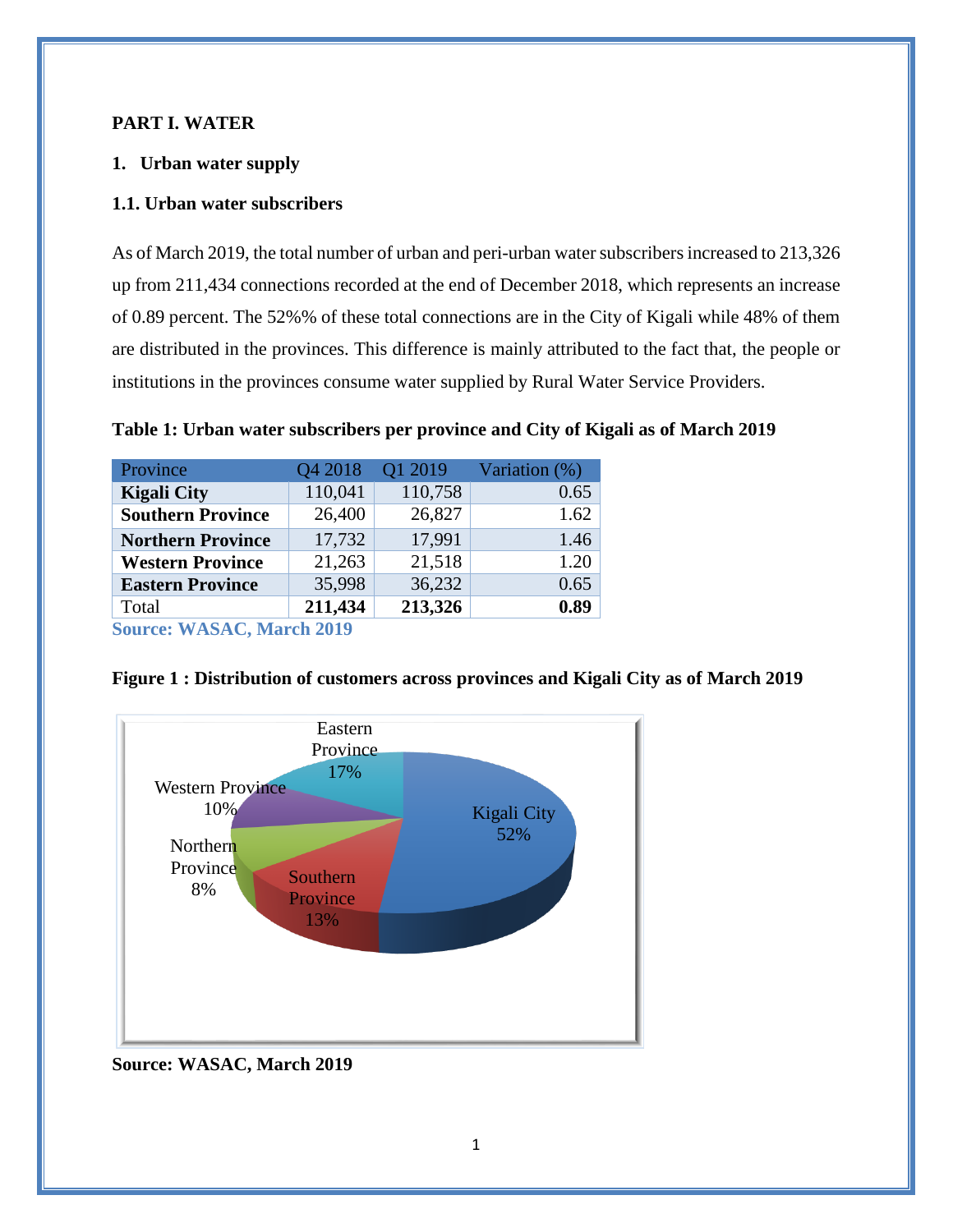

<span id="page-4-2"></span>

### **Source: WASAC, March 2019**

As shown in the figure above, the number of connected customers increased to 213,326 at the end of March 2019 up from 203,350 customers recorded in the first quarter of the year 2018.

#### <span id="page-4-0"></span>**1.2. Urban water tariff**

| <b>Customer category</b>             | Block of consumption per month | Tariff ( $Frw/m^3$ ) |  |  |  |  |
|--------------------------------------|--------------------------------|----------------------|--|--|--|--|
| <b>Residential</b>                   | $0 - 5m^3$                     | 340                  |  |  |  |  |
|                                      | $5-20m^3$                      | 720                  |  |  |  |  |
|                                      | $20-50m^3$                     | 845                  |  |  |  |  |
|                                      | >50 <sup>3</sup>               | 877                  |  |  |  |  |
| <b>Non-Residential</b>               | $0-50m^3$                      | 877                  |  |  |  |  |
|                                      | >50 <sup>3</sup>               | 895                  |  |  |  |  |
| <b>Industries</b>                    |                                | 736                  |  |  |  |  |
| <b>Public taps</b>                   |                                | 323                  |  |  |  |  |
| $\sim$<br><b>TTIACACAT</b><br>1.2010 |                                |                      |  |  |  |  |

<span id="page-4-1"></span>

| Table 2: Applicable tariff for WASAC customers by consumption block (VAT exclusive) |  |  |
|-------------------------------------------------------------------------------------|--|--|
|                                                                                     |  |  |

**Source: WASAC, March 2019**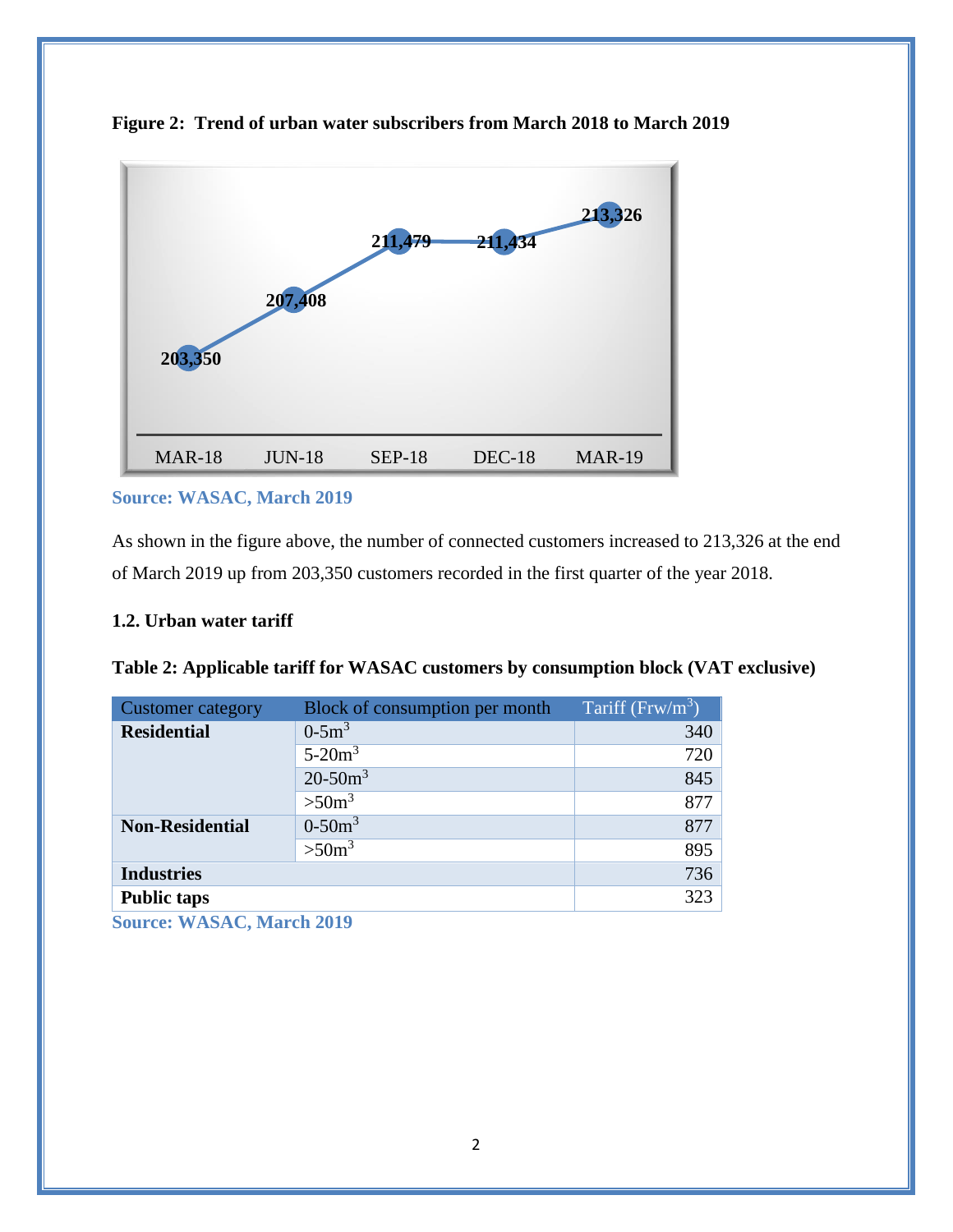### <span id="page-5-0"></span>**1.3. Water produced, supplied and billed**

| <b>WTP</b>            | Q1 2018    | Q2 2018    | Q3 2018    | Q4 2018    | Q1 2019    |
|-----------------------|------------|------------|------------|------------|------------|
| Kimisagara            | 2,249,753  | 2,089,867  | 2,145,338  | 2,101,668  | 1,969,781  |
| <b>Karenge</b>        | 1,378,301  | 1,342,911  | 1,335,663  | 1,325,266  | 1,321,362  |
| <b>Nzove</b>          | 3,570,482  | 3,803,805  | 4,748,948  | 4,710,918  | 4,575,465  |
| Kadahokwa             | 482,625    | 488,632    | 533,677    | 513,172    | 492,053    |
| Gihira                | 841,550    | 804,035    | 914,896    | 787,503    | 757,826    |
| <b>Mutobo</b>         | 610,250    | 601,500    | 622,270    | 669,860    | 690,340    |
| Gihuma                | 238,617    | 268,936    | 287,714    | 301,664    | 298,585    |
| Cyunyu                | 385,281    | 414,342    | 362,514    | 343,966    | 356,204    |
| Gisuma                | 123,312    | 130,540    | 143,292    | 131,605    | 130,606    |
| <b>Mpanga</b>         | 277,035    | 278,087    | 305,479    | 298,849    | 302,510    |
| <b>Muhazi</b>         | 387,890    | 368,356    | 415,554    | 437,889    | 432,360    |
| <b>Rwasaburo</b>      | 137,307    | 157,077    | 183,426    | 157,320    | 153,010    |
| Kanyabusage           | 107,879    | 112,488    | 115,555    | 110,685    | 105,054    |
| <b>Nyamabuye</b>      | 137,282    | 141,934    | 146,553    | 141,510    | 141,359    |
| <b>Nyagatare</b>      | 608,746    | 572,890    | 732,655    | 662,474    | 678,603    |
| <b>Ngenda</b>         | 304,615    | 328,935    | 329,229    | 323,933    | 303,077    |
| <b>Shyogwe-Mayaga</b> |            |            |            | 46,697     | 139,337    |
| <b>Kanyonyomba</b>    |            |            |            |            | 56,933     |
| Total                 | 11,840,925 | 11,904,335 | 13,322,763 | 13,064,979 | 12,904,464 |

<span id="page-5-1"></span>**Table 3: Trend of water production (m<sup>3</sup> ) per treatment plant as of March 2019**

**Source: WASAC, March 2019**

The above table shows the quantity of water production per water treatment plant. During this quarter under review, the quantity of water produced decreased by 1.2 percentage points to 12.9 million cubic meters down from 13.0 million cubic meters recorded in fourth quarter of the year 2018. There is an increase of 8.9 percent compared to the 11.8 million cubic meters reported at the end of the first quarter of the year 2018.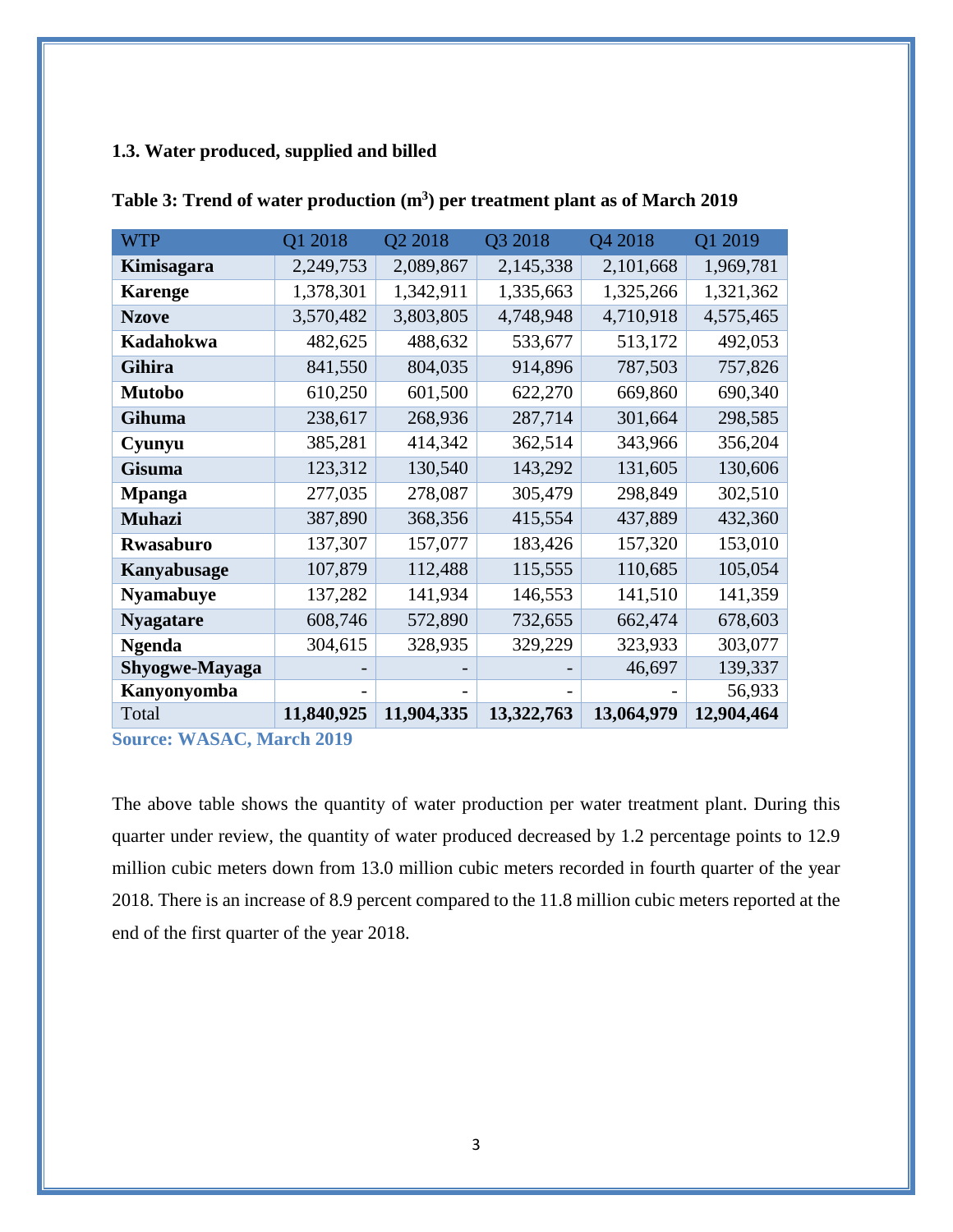| <b>Branches</b>    | Water supplied $(m^3)$ | Water billed $(m^3)$ | Water loss $(m^3)$ | Water loss $\overline{(%)}$ |
|--------------------|------------------------|----------------------|--------------------|-----------------------------|
| <b>Kigali City</b> | 7,281,047              | 4,737,688            | 2,543,359          | 34.9                        |
| <b>Muhanga</b>     | 271,190                | 197,714              | 73,476             | 27.1                        |
| <b>Rubavu</b>      | 729,682                | 434,108              | 295,574            | 40.5                        |
| <b>Musanze</b>     | 676,407                | 461,494              | 214,913            | 31.8                        |
| <b>Rusizi</b>      | 348,944                | 176,715              | 172,229            | 49.4                        |
| <b>Huye</b>        | 473,554                | 285,511              | 188,043            | 39.7                        |
| <b>Nyanza</b>      | 207,766                | 137,459              | 70,307             | 33.8                        |
| <b>Ngoma</b>       | 149,879                | 106,638              | 43,241             | 28.9                        |
| <b>Gicumbi</b>     | 138,373                | 95,628               | 42,745             | 30.9                        |
| Rwamagana          | 606,809                | 322,207              | 284,602            | 46.9                        |
| <b>Nyamagabe</b>   | 126,906                | 89,040               | 37,866             | 29.8                        |
| <b>Karongi</b>     | 102,907                | 72,933               | 29,974             | 29.1                        |
| <b>Nyagatare</b>   | 648,836                | 291,606              | 357,230            | 55.1                        |
| <b>Bugesera</b>    | 335,309                | 227,357              | 107,952            | 32.2                        |
| <b>Ruhango</b>     | 102,994                | 88,257               | 14,737             | 14.3                        |
| Total              | 12,200,602             | 7,724,355            | 4,476,247          | 36.7                        |

<span id="page-6-0"></span>

**Source: WASAC, March 2019**

The above table shows that 36.7 percent of water supplied within all branches was non-revenue water due to meter bursts, leakages and illegal connections. The difference of 703,862 m<sup>3</sup> between water produced  $(12,904,464 \text{ m}^3)$  and supplied  $(12,200,602 \text{ m}^3)$  is an estimated water loss mainly from back washing and network flushing.

<span id="page-6-1"></span>



**Source: WASAC, March 2019**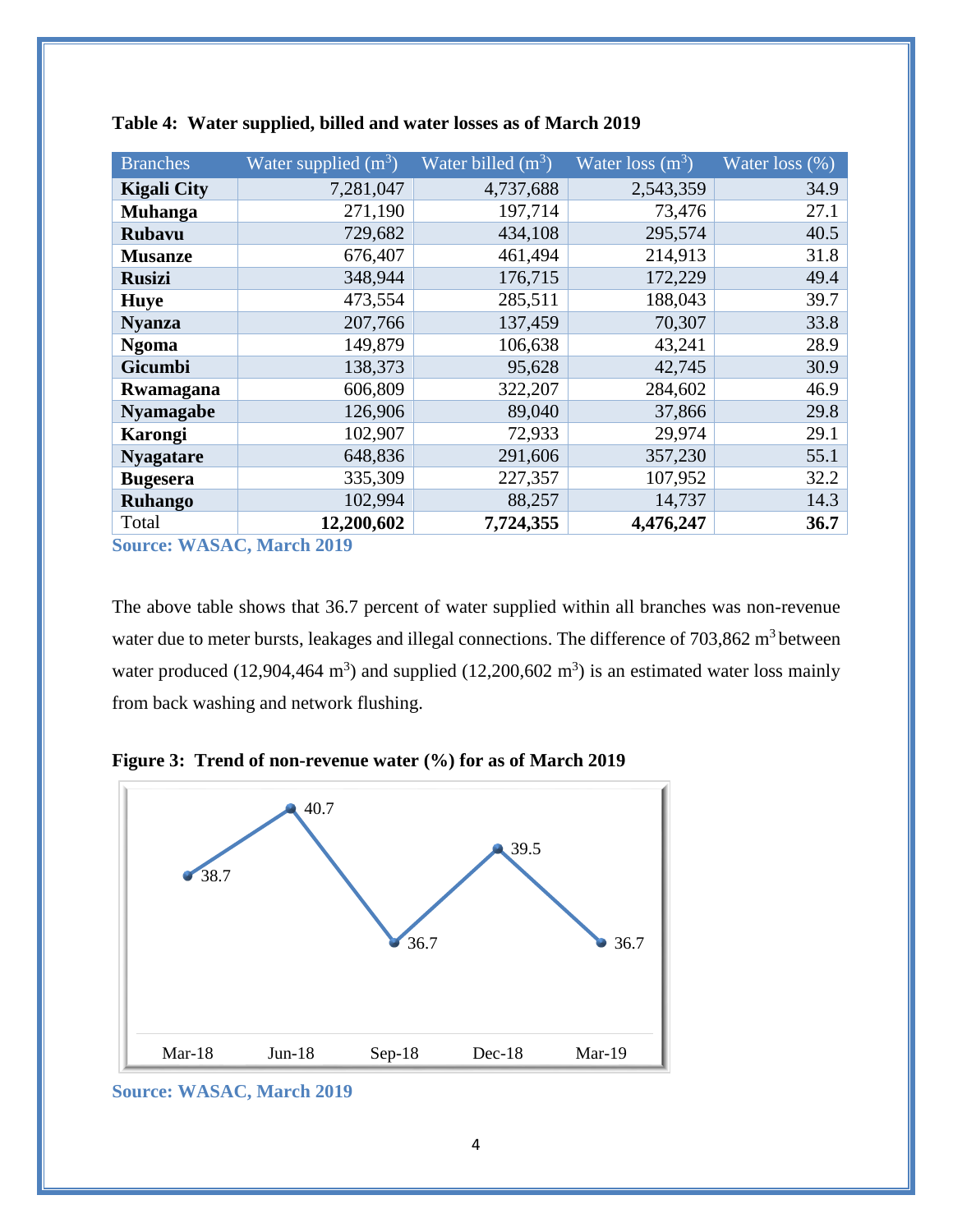#### <span id="page-7-0"></span>**1.4. Rural water tariff**

### <span id="page-7-1"></span>**Table 5: Application rural water tariffs per water system (VAT exclusive)**

| <b>Water system</b>        | Tariff RWF/m <sup>3</sup> | <b>Tariff RWF/Jerrican</b> |
|----------------------------|---------------------------|----------------------------|
| Gravity                    | 287                       |                            |
| <b>Electricity pumping</b> | 731                       |                            |
| <b>Diesel Pumping</b>      | 921                       |                            |
| <b>Turbo</b>               | 689                       |                            |
| <b>Complex System</b>      | 597                       | 14                         |

**Source: Board Decision N°06/BD/ER-LER/RURA/2016**

### <span id="page-7-2"></span>**Table 6: List of licenses issued in water sub-sector as of March 2019**

| <b>SN</b>                                     | <b>Name of licensee</b>                                                | <b>Service area</b>  | Date of is-<br>suance | <b>Expira-</b><br>tion date |  |  |
|-----------------------------------------------|------------------------------------------------------------------------|----------------------|-----------------------|-----------------------------|--|--|
| <b>URBAN WATER SUPPLY (Water Utility- WU)</b> |                                                                        |                      |                       |                             |  |  |
| $\mathbf{1}$                                  | <b>WASAC Ltd</b>                                                       | Urban and Peri-urban | $09-11-16$            | $09-11-31$                  |  |  |
|                                               | <b>BULK WATER SUPPLY LICENSE (BWS)</b>                                 |                      |                       |                             |  |  |
| $\mathbf{1}$                                  | <b>KIGALI WATER Ltd</b>                                                | Bugesera             | $10-01-18$            | $10-01-33$                  |  |  |
|                                               | <b>RURAL WATER SUPPLY(Water Supply Infrastructure Management-WSIM)</b> |                      |                       |                             |  |  |
| 1                                             | <b>CFGAE</b>                                                           | Gakenke              | $03-05-16$            | $03-05-21$                  |  |  |
| $\overline{2}$                                | <b>SEEGH Ltd</b>                                                       | Kamonyi              | $04 - 08 - 16$        | $04 - 08 - 21$              |  |  |
| $\overline{\mathbf{3}}$                       | <b>PAAK KAM</b>                                                        | Gicumbi              | $04 - 08 - 16$        | $04 - 08 - 21$              |  |  |
| $\overline{\mathbf{4}}$                       | <b>COFO</b>                                                            | Gicumbi              | 12-08-16              | 12-08-21                    |  |  |
| 5                                             | Ndundimana JMV                                                         | Nyamagabe            | $12-08-16$            | 12-08-21                    |  |  |
| 6                                             | <b>AGEOH</b>                                                           | Nyamasheke           | $12-08-16$            | 12-08-21                    |  |  |
| 7                                             | <b>AGEOH</b>                                                           | Rulindo              | $12 - 08 - 16$        | 12-08-21                    |  |  |
| 8                                             | <b>AGEOH</b>                                                           | Rutsiro              | $12-08-16$            | 12-08-21                    |  |  |
| 9                                             | <b>COPEREMA</b>                                                        | Kirehe               | 12-08-16              | 12-08-21                    |  |  |
| 10                                            | <b>REDEC Ltd</b>                                                       | Huye                 | 12-08-16              | 12-08-21                    |  |  |
| 11                                            | <b>REDEC</b> Ltd                                                       | Musanze              | 12-08-16              | 12-08-21                    |  |  |
| 12                                            | <b>EDEPRES</b>                                                         | Gisagara             | 24-08-16              | 24-08-21                    |  |  |
| 13                                            | <b>EGIPRES Ltd</b>                                                     | Gisagara             | 30-08-16              | 30-08-21                    |  |  |
| 14                                            | REGIE ASSOCIATIVES DES USAGERS                                         | Gasabo               | $15-09-16$            | 15-09-21                    |  |  |
|                                               | DES POINTS D'EAU GASABO Ltd                                            |                      |                       |                             |  |  |
| 15                                            | <b>AYATEKE STAR COMPANY Ltd</b>                                        | Kirehe               | $16-09-16$            | $16-09-21$                  |  |  |
| 16                                            | AYATEKE STAR COMPANY LTD                                               | Kayonza              | $16-09-16$            | 16-09-21                    |  |  |
| 17                                            | AYATEKE STAR COMPANY LTD                                               | Nyaruguru            | $16-09-16$            | 16-09-21                    |  |  |
| 18                                            | <b>AQUAVIRUNGA LTD</b>                                                 | Nyabihu              | $20-09-16$            | $20-09-21$                  |  |  |
| 19                                            | <b>AQUAVIRUNGA LTD</b>                                                 | Musanze              | $20-09-16$            | $20-09-21$                  |  |  |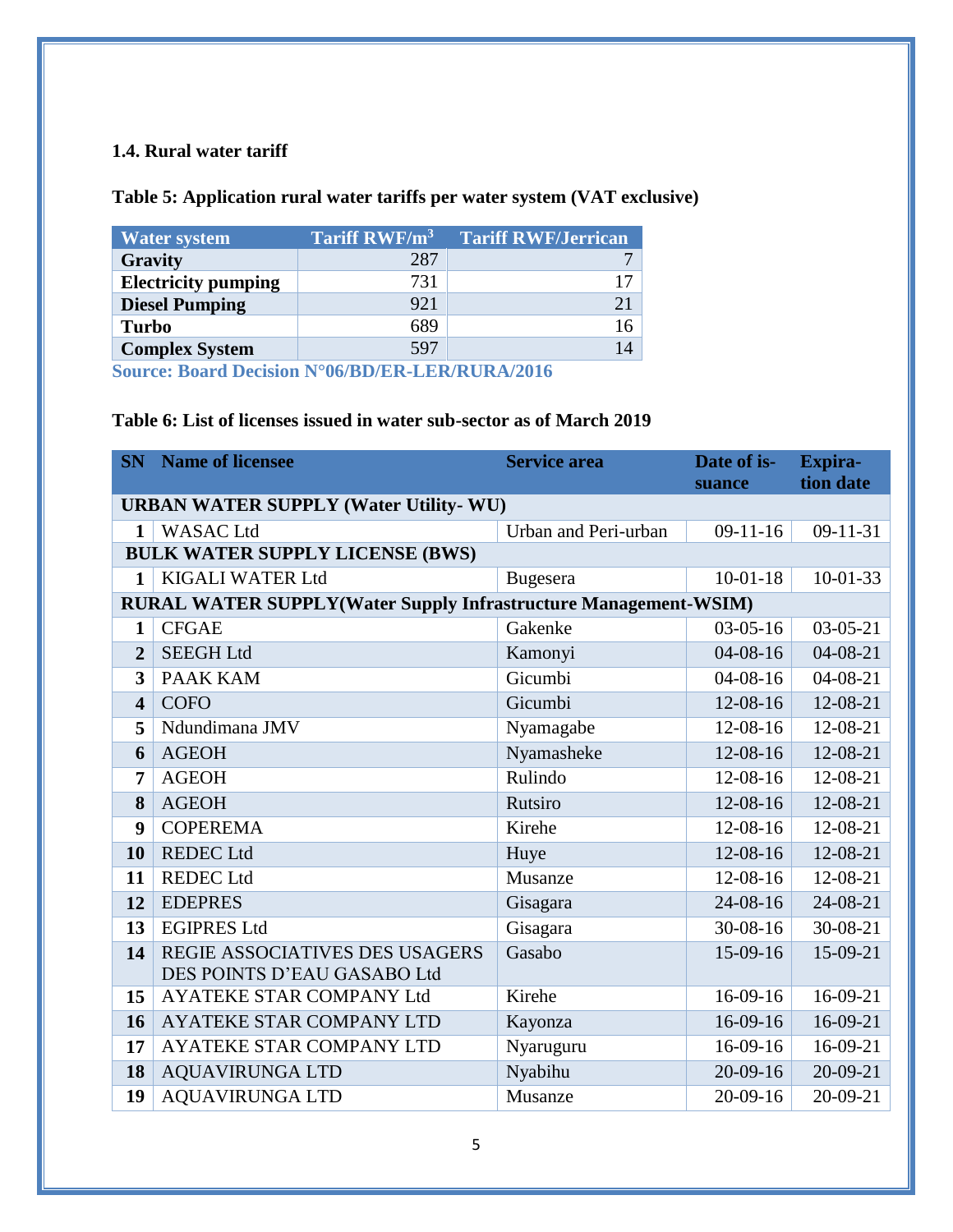| 20           | S.T.E.F LTD                                                                   | Huye             | $29-11-16$               | $29 - 11 - 21$         |  |  |
|--------------|-------------------------------------------------------------------------------|------------------|--------------------------|------------------------|--|--|
| 21           | <b>REGEP</b>                                                                  | <b>Burera</b>    | $14-12-16$               | $14 - 12 - 21$         |  |  |
| 22           | <b>AQUARWANDA</b>                                                             | Kamonyi          | $16-12-16$               | $16-12-21$             |  |  |
| 23           | <b>UBUZIMA BWIZA MKM</b>                                                      | Rwamagana        | $16-12-16$               | $16-12-21$             |  |  |
| 24           | RUSAWACO-URUBOGOBOGO                                                          | Rutsiro          | $20 - 12 - 16$           | $20 - 12 - 21$         |  |  |
| 25           | <b>WATRESCO</b>                                                               | Ngoma            | 08-03-17                 | 08-03-22               |  |  |
| 26           | KOPERATIVE ICUNGA AMAZI (KIA)                                                 | Karongi          | 08-03-17                 | $08-03-22$             |  |  |
| 27           | KOPERATIVE MAZI SOKO                                                          | Karongi          | 08-03-17                 | 08-03-22               |  |  |
|              | Y'UBUZIMA KARONGI                                                             |                  |                          |                        |  |  |
| 28           | MPANGA URUBOGOBOGO COM-<br>PANY Ltd                                           | Kirehe           | 28-04-17                 | 28-04-22               |  |  |
| 29           | VISION WORK COMPANY Ltd                                                       | Kirehe           | 19-05-17                 | 19-05-22               |  |  |
| 30           | NEEP COMPANY Ltd                                                              | Gakenke          | 06-06-17                 | 06-06-22               |  |  |
| 31           | <b>AJH Ltd</b>                                                                | Ngororero        | $14-07-17$               | 14-07-22               |  |  |
| 32           | AYATEKE STAR COMPANY Ltd                                                      | Rwamagana        | 23-08-17                 | 23-08-22               |  |  |
| 33           | AYATEKE STAR COMPANY Ltd                                                      | Gatsibo          | 23-08-17                 | 23-08-22               |  |  |
| 34           | AYATEKE STAR COMPANY Ltd                                                      | Gicumbi          | 14-09-17                 | 14-09-22               |  |  |
| 35           | <b>REDEC</b> Ltd                                                              | Nyabihu          | $04-09-17$               | 04-09-22               |  |  |
| 36           | <b>BES</b> Ltd                                                                | Nyanza           | $19-10-17$               | 19-10-22               |  |  |
| 37           | <b>AYATEKE STAR COMPANY Ltd</b>                                               | Rulindo          | $13 - 10 - 17$           | 13-10-22               |  |  |
| 38           | <b>MEGACOS Ltd</b>                                                            | Ngororero        | $25 - 10 - 17$           | $25 - 10 - 22$         |  |  |
| 39           | SOCIETE DE COMMERCE ET DE PRO-                                                | Ngororero        | $26 - 10 - 17$           | 26-10-22               |  |  |
|              | TECTION DE L'ENVIRONEMENT                                                     |                  |                          |                        |  |  |
| 40<br>41     | <b>SAEB Ltd</b><br>NIBWOBUZIMA Ltd                                            | Rusizi<br>Rusizi | $14-03-18$<br>$22-03-18$ | 14-03-23<br>$22-03-23$ |  |  |
| 42           | PAAK KAM Ltd                                                                  | Rusizi           | 18-07-18                 | 18-07-23               |  |  |
| 43           | <b>IMENA VISION COMPANY Ltd</b>                                               | Ruhango          | $27-07-18$               | 27-07-23               |  |  |
| 44           | VISION WORK COMPANY Ltd                                                       | Ngororero        | $07 - 08 - 18$           | 07-08-23               |  |  |
| 45           | PAAK KAM Ltd                                                                  | Gasabo           | $07 - 08 - 18$           | 07-08-23               |  |  |
| 46           | MEGACOS Ltd                                                                   | Nyanza           | $10 - 08 - 18$           | $10-08-23$             |  |  |
| 47           | AYATEKE STAR COMPANY Ltd                                                      | Rutsiro          | 23-08-18                 | 23-08-23               |  |  |
| 48           | <b>MEGACOS Ltd</b>                                                            | Rutsiro          | 18-09-18                 | 18-09-23               |  |  |
| 49           | VISION WORK COMPANY Ltd                                                       | Karongi          | 26-09-18                 | 26-09-23               |  |  |
| 50           | PAAK KAM Ltd                                                                  | Muhanga          | 27-09-18                 | 27-09-23               |  |  |
| 51           | KIBEHO PILGRIMAGE CENTER Ltd                                                  | Nyaruguru        | $01 - 10 - 18$           | $01-10-23$             |  |  |
| 52           | PAAK KAM Ltd                                                                  | Nyamasheke       | $01 - 11 - 18$           | $01 - 11 - 23$         |  |  |
| 53           | MALEX AGACIRO COMPANY LTD                                                     | Nyamasheke       | $01 - 11 - 18$           | $01 - 11 - 23$         |  |  |
| 54           | AYATEKE STAR COMPANY Ltd                                                      | Nyamasheke       | $10-12-18$               | $10-12-23$             |  |  |
| 55           | <b>RWASACO Ltd</b>                                                            | Nyamasheke       | $20 - 12 - 18$           | $20 - 12 - 23$         |  |  |
| 56           | NIBWOBUZIMA Ltd                                                               | Nyamasheke       | $21 - 12 - 18$           | $21 - 12 - 23$         |  |  |
|              | RURAL WATER SUPPLY (Management of Complex Water Supply Infrastructure-(MCWSI) |                  |                          |                        |  |  |
| $\mathbf{1}$ | <b>AQUAVIRUNGA LTD</b><br>Course DIDA Morah 2010                              | Rubavu           | $20 - 09 - 16$           | 20-09-24               |  |  |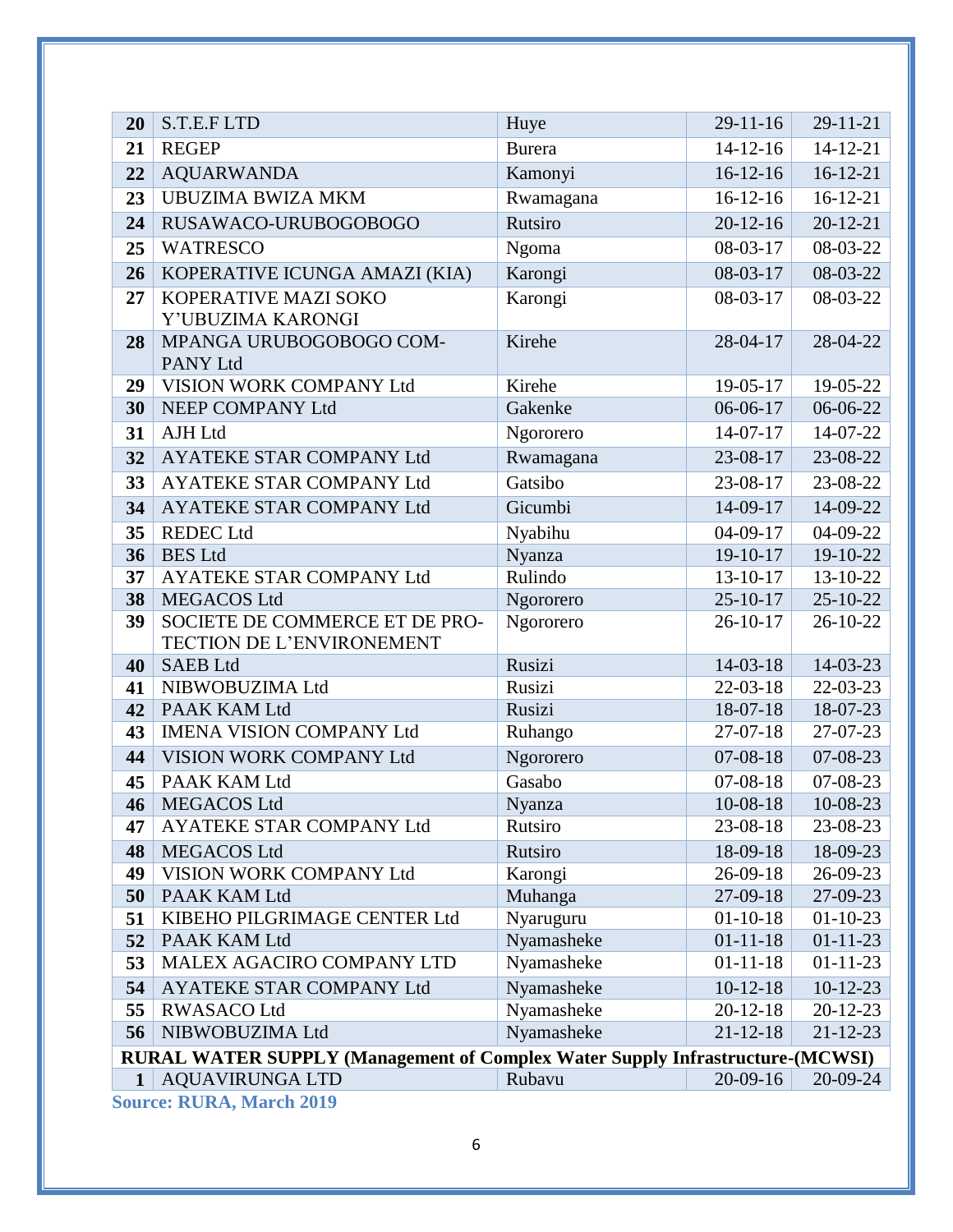<span id="page-9-0"></span>**Figure 4: Distribution of licensed rural water supply providers per province as of March 2019**



**Source: RURA, March 2019**

During the first quarter of the year 2019, twenty-three (23) licensed operators were located Western, thirteen (13) in Southern, ten (10) in Northern, and nine (9) in the Eastern province while two (2) operators were located in the City of Kigali.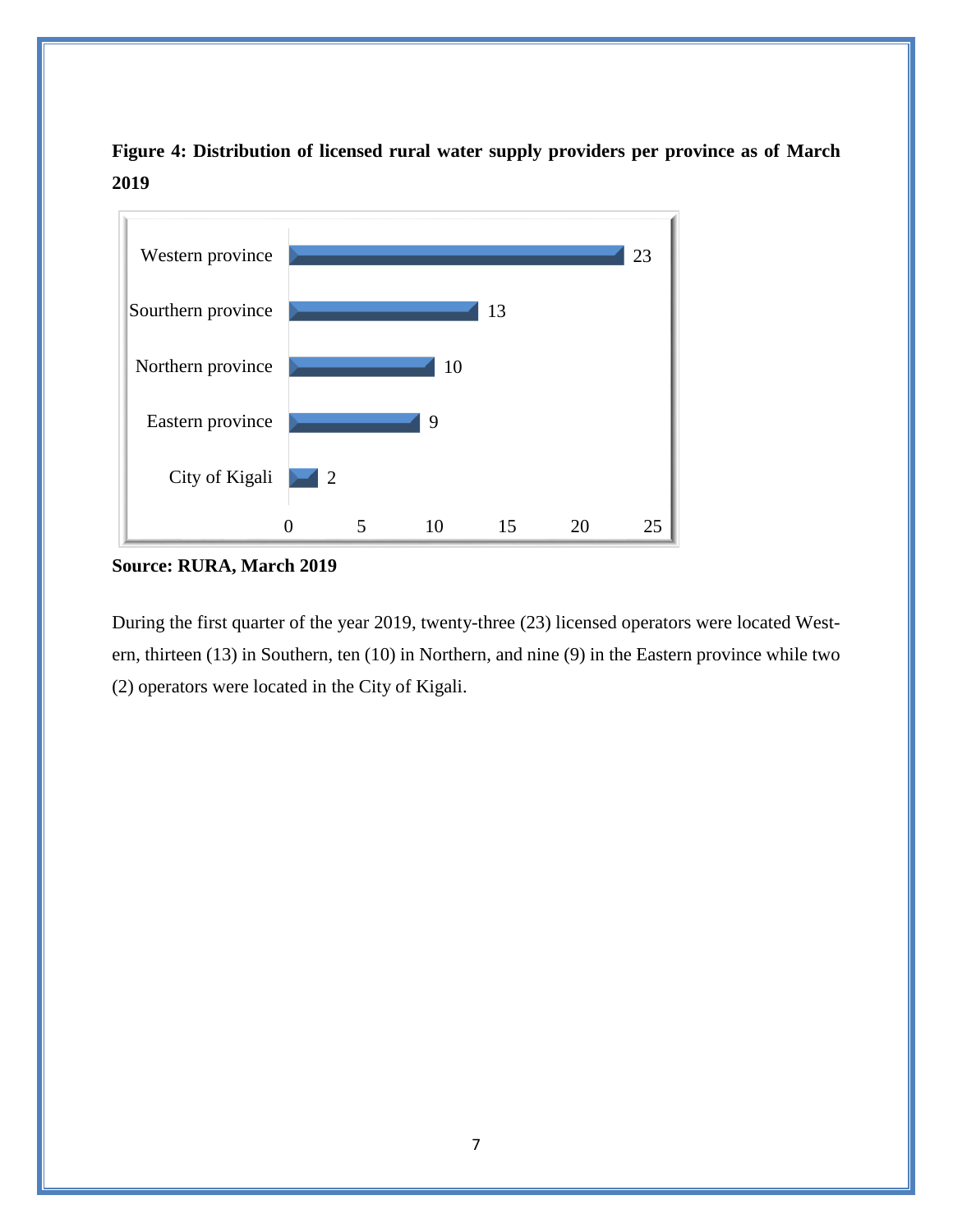### <span id="page-10-0"></span>**PART II: SANITATION**

In the need to increase the hygiene and cleaning services in Rwanda, there are five categories of licenses issued namely cleaning services, liquid waste water treatment system, liquid waste collection and transportation, waste recycling, solid waste collection and transportation.

| <b>SN</b>               | <b>Name of licensee</b>                    | Date of issuance | <b>Expiry date</b> |
|-------------------------|--------------------------------------------|------------------|--------------------|
| $\mathbf{1}$            | FIRST CLEANING COMPANY                     | $08-11-17$       | $08-10-22$         |
| $\boldsymbol{2}$        | <b>CALL ME Ltd</b>                         | $26 - 04 - 17$   | 18-04-22           |
| $\overline{\mathbf{3}}$ | TRUSTCO RWANDA Ltd                         | $30 - 11 - 17$   | $10-04-22$         |
| $\overline{\mathbf{4}}$ | <b>ASK RWANDA Ltd</b>                      | $27-07-17$       | $21 - 05 - 22$     |
| 5                       | SINAIUS CLEANING SERVICES Ltd              | $15 - 05 - 17$   | 09-05-22           |
| 6                       | <b>SHINE RWANDA Ltd</b>                    | $08-01-19$       | 17-04-20           |
| $\overline{7}$          | <b>KG HARVEST CO Ltd</b>                   | 05-09-17         | 07-05-22           |
| 8                       | THE EQUINOX CO. Ltd                        | $07-12-17$       | 17-10-22           |
| 9                       | <b>GENERAL BUSINESS ENTERPRISE Ltd</b>     | $04 - 06 - 17$   | 04-06-22           |
| <b>10</b>               | SHELTER INTERNATIONAL                      | $27-03-18$       | 08-08-22           |
| 11                      | ENTREPRISE IKITEGETSE M. ROSE LA VIE SAINE | $13 - 10 - 17$   | 31-07-22           |
| 12                      | <b>ECOGENIAL SERVICES</b>                  | 19-02-18         | $31 - 07 - 22$     |
| 13                      | <b>CLEAN WORLD ENTERPRISES</b>             | $23 - 10 - 17$   | 23-09-22           |
| 14                      | <b>HORIZON ART Ltd</b>                     | $10-11-17$       | $06-11-22$         |
| 15                      | <b>NYAKANA &amp; BROTHERS</b>              | $06-10-17$       | 23-09-22           |
| 16                      | KELIFA CLEANING SERVICES Ltd               | 29-08-18         | $06-11-22$         |
| 17                      | <b>EGIPRO RWANDA Ltd</b>                   | 27-07-17         | 24-08-22           |
| 18                      | <b>DALIN Ltd</b>                           | $06-10-16$       | 22-08-21           |
| 19                      | RELIANCE CLEANING SERVICES Ltd             | $05 - 12 - 17$   | 17-09-22           |
| 20                      | <b>DIRECT SERVICES Ltd</b>                 | $17 - 11 - 17$   | $27-10-22$         |
| 21                      | <b>COMELEC TECHNOLOGIES Ltd</b>            | 13-03-19         | 10-09-20           |
| 22                      | N.D.M CLEANING Ltd                         | $06-03-18$       | 17-09-22           |
| 23                      | <b>TECHNO STARS Ltd</b>                    | $02 - 10 - 17$   | 19-09-22           |
| 24                      | HAKI CLEANING COMPANY Ltd                  | $09-04-18$       | $13 - 10 - 23$     |
| 25                      | M.J ADVANCED SERVICES Ltd                  | $29 - 12 - 17$   | $06-10-22$         |
| 26                      | FIRST IN FIRST OUT (FIFO) Ltd              | $13 - 11 - 17$   | 22-10-22           |
| 27                      | PROMINENT GENERAL SERVICES Ltd             | $09 - 02 - 18$   | $22-10-20$         |
| 28                      | GUMA GENERAL SERVICES & SUPPLIERS Ltd      | $29 - 12 - 17$   | $21 - 11 - 22$     |
| 29                      | HIGH PROSPER SERVICES Ltd                  | $20 - 12 - 17$   | 08-12-22           |
| 30                      | E.M.J CLEANING SERVICES Ltd                | $20 - 12 - 17$   | 08-12-22           |

<span id="page-10-1"></span>

|  |  |  |  | Table 7: List of licensed cleaning service operators as of March 2019 |  |  |
|--|--|--|--|-----------------------------------------------------------------------|--|--|
|  |  |  |  |                                                                       |  |  |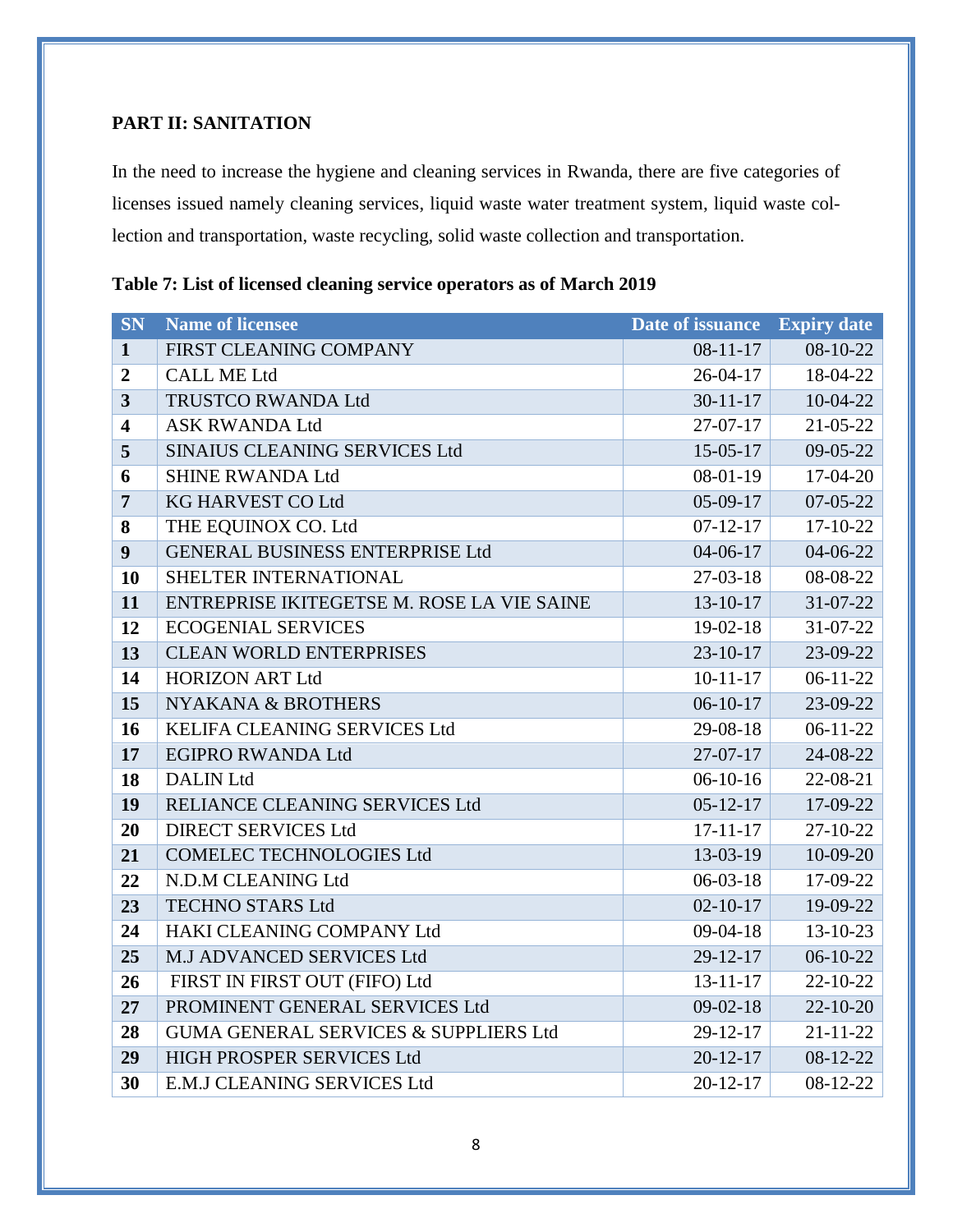| 31 | M.ZI Ltd                                                        | $10-11-17$     | 15-12-22       |
|----|-----------------------------------------------------------------|----------------|----------------|
| 32 | <b>ENDESCO Ltd</b>                                              | $17-01-17$     | 17-01-22       |
| 33 | S.C.H.A Ltd                                                     | $12 - 10 - 16$ | $21 - 01 - 21$ |
| 34 | ROYAL CLEANING Ltd                                              | $20-07-18$     | $26 - 01 - 23$ |
| 35 | <b>TRESOR COMPANY Ltd</b>                                       | $21 - 10 - 16$ | 28-02-21       |
| 36 | <b>MUBIDU Ltd</b>                                               | $07-06-17$     | $07-03-21$     |
| 37 | <b>INEMA COMPANY Ltd</b>                                        | $06-04-18$     | $20 - 03 - 23$ |
| 38 | Classic Cleaning and General Supply Ltd                         | $31 - 07 - 18$ | $26 - 03 - 21$ |
| 39 | <b>JESUS IS THE ANSWER Ltd</b>                                  | $23-09-16$     | $25-04-21$     |
| 40 | ENTREPRISE AMIE DE LA NATURE ET EN-<br><b>VRONNEMENT Ltd</b>    | 10-08-18       | 05-06-23       |
| 41 | E.K.G Ltd                                                       | 14-06-18       | 22-06-23       |
| 42 | ATLAS GENERAL LOGISTICS & SUPPLIES Ltd                          | $06-10-16$     | 26-06-21       |
| 43 | AGENCE DE DEMENAGEMENT D'ENTRETIEN ET<br>DE COURRIER (ADEC) Ltd | $27-09-18$     | 24-07-21       |
| 44 | <b>GOOD TO BETTER Ltd</b>                                       | 18-06-18       | 26-07-23       |
| 45 | K.I.C NGOMA Ltd                                                 | 20-08-18       | 08-08-23       |
| 46 | <b>INZIRA NZIRA SERVICES COMPANY Ltd</b>                        | 18-05-17       | 06-09-21       |
| 47 | <b>FOREFRONT SERVICES Ltd</b>                                   | $09-03-18$     | $14 - 11 - 21$ |
| 48 | N PROPERTY AND CLEANING COMPANY Ltd                             | $28-12-16$     | $28-12-21$     |
| 49 | KIGALI MULTISERVICE COOPERATIVE (KMC)                           | $09-01-17$     | $09-01-22$     |
| 50 | <b>ABITANGA GICUMBI Ltd</b>                                     | 20-06-17       | 13-01-22       |
| 51 | DIFFICULT ACCESS SOLUTIONS Ltd                                  | $24 - 04 - 17$ | 27-02-22       |
| 52 | <b>COMFART SAFARIS Ltd</b>                                      | $14 - 03 - 17$ | 14-03-22       |
| 53 | NEW LIFE NT & MV Ltd                                            | $26 - 04 - 17$ | $01 - 04 - 22$ |
| 54 | <b>SOE Ltd</b>                                                  | $05-02-18$     | $05-02-23$     |
| 55 | <b>GIRISUKU COOPERATIVE</b>                                     | $10-04-18$     | 25-04-22       |
| 56 | COOPERATIVE UMUSINGI W'ITERAMBERE/RULI                          | $06-09-17$     | 14-05-22       |
| 57 | <b>UMUCYO 2M Ltd</b>                                            | $19 - 11 - 18$ | $28 - 05 - 22$ |
| 58 | <b>AGRUNI Ltd</b>                                               | $22-06-18$     | 08-07-22       |
| 59 | RK GLOBAL BUSINESS Ltd                                          | $07 - 12 - 17$ | 08-07-22       |
| 60 | <b>HOST RWANDA Ltd</b>                                          | $06-09-17$     | 14-07-22       |
| 61 | <b>EXOSTIVE TURNS Ltd</b>                                       | $08-02-17$     | 14-07-22       |
| 62 | <b>SENIOR SERVICES</b>                                          | 21-08-17       | 25-08-22       |
| 63 | <b>KABOD SERVICES Ltd</b>                                       | $25 - 10 - 17$ | 25-08-22       |
| 64 | <b>SUKURANUMWETE Ltd</b>                                        | $06-10-17$     | 05-09-22       |
| 65 | <b>JCN SERVICES Ltd</b>                                         | 19-10-17       | 05-09-22       |
| 66 | YOUNG CLEANERS Ltd                                              | $24 - 05 - 18$ | 11-09-22       |
| 67 | <b>COOPROHAPE</b>                                               | $10-04-18$     | 19-09-22       |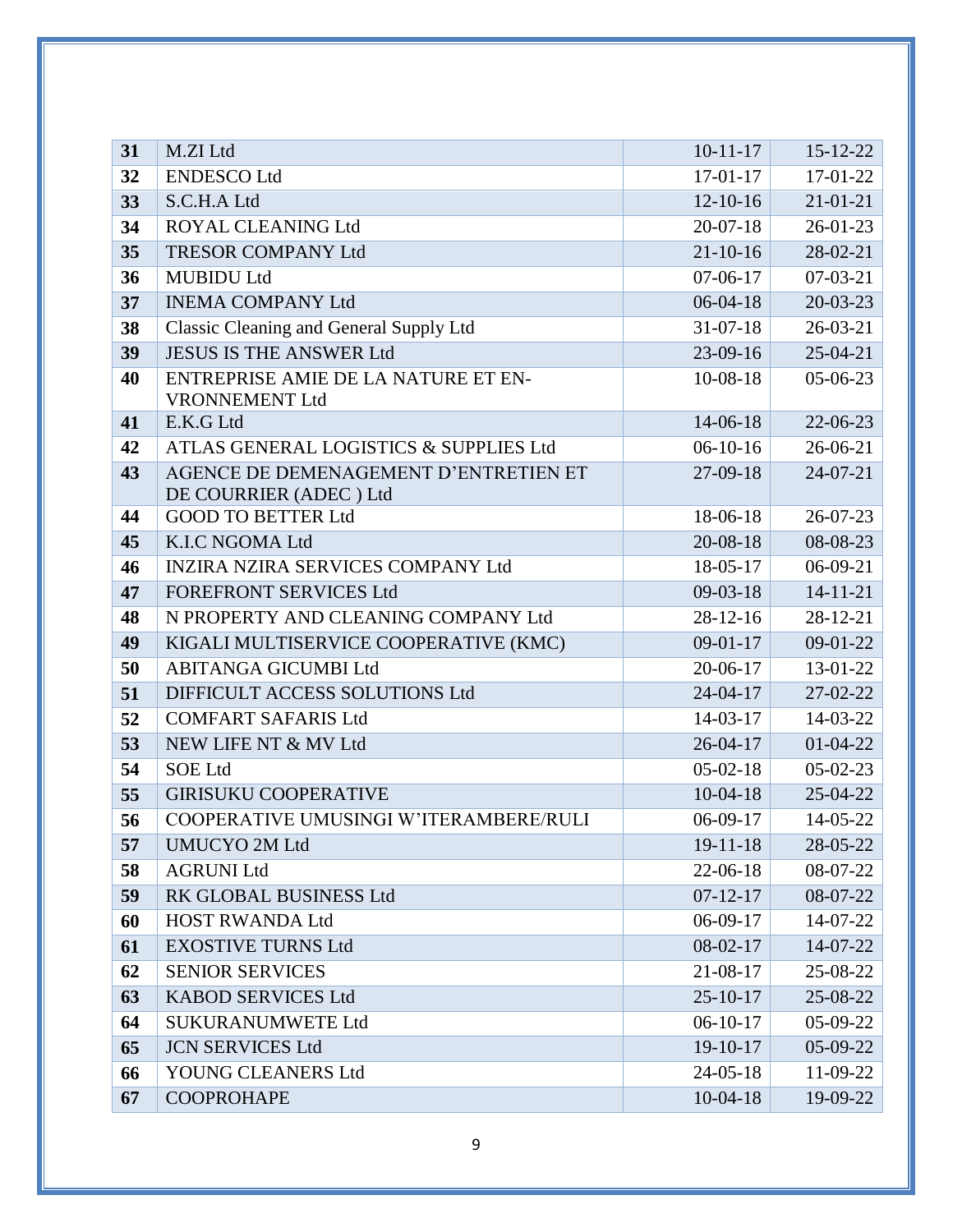| 68         | <b>CREST VENTURE Ltd</b>                          | $20 - 02 - 18$ | 13-10-22       |
|------------|---------------------------------------------------|----------------|----------------|
| 69         | TM SUPPLY COMPANY Ltd                             | $01 - 11 - 18$ | $03-02-23$     |
| 70         | POSITIVE THINKING Ltd                             | $09-02-18$     | $09-03-23$     |
| 71         | <b>JOS CLOUD NINE Ltd</b>                         | 28-06-18       | $30 - 03 - 23$ |
| 72         | ENTREPRISE RWIYEMEZAMIRIMO GASPARD                | $24 - 07 - 18$ | $06-04-23$     |
| 73         | COVODEMIVI-BENGERANA COOPERATIVE                  | $29-06-18$     | $26 - 04 - 23$ |
| 74         | <b>IQ UMURIMO Ltd</b>                             | $06-06-18$     | 19-05-23       |
| 75         | <b>GOLD CLEANING COMPANY &amp; SUPPLY Ltd</b>     | $21 - 06 - 18$ | $21 - 05 - 23$ |
| 76         | <b>TABARA Ltd</b>                                 | $14 - 06 - 18$ | 03-06-23       |
| 77         | MUVARA BUSINESS SERVICES Ltd                      | $08-10-18$     | $16-07-23$     |
| 78         | EMEZA BETTERWORKS COMPANY Ltd                     | $20-07-18$     | 15-09-23       |
| 79         | CROWN MULTISERVICES COMPANY Ltd                   | $10-10-18$     | 28-09-23       |
| 80         | LONGITUDES COMPANY (LC) Ltd                       | $06-10-16$     | $06-10-21$     |
| 81         | <b>WITRACO Ltd</b>                                | $14 - 10 - 16$ | $14 - 10 - 21$ |
| 82         | <b>BRASCO Ltd</b>                                 | $27-10-16$     | 27-10-21       |
| 83         | <b>ELLION BUSINESS Ltd</b>                        | $27-10-16$     | $27 - 10 - 21$ |
| 84         | <b>BARA AFRIKA Ltd</b>                            | $27-10-16$     | $27-10-21$     |
| 85         | <b>UMBRELA PINE CLEANING Ltd</b>                  | $28-10-16$     | 28-10-21       |
| 86         | <b>FAST CLEANERS Ltd</b>                          | $03-11-16$     | $03-11-21$     |
| 87         | REGION FLOWERS COMPANY Ltd                        | $03-11-16$     | $03 - 11 - 21$ |
| 88         | FLOWER COMPANY Ltd                                | $14 - 11 - 16$ | $14 - 11 - 21$ |
| 89         | VAVA TONY Ltd                                     | $23 - 11 - 16$ | $23 - 11 - 21$ |
| 90         | <b>BAJ</b> Ltd                                    | $25 - 11 - 16$ | $25 - 11 - 21$ |
| 91         | <b>REAL CONSULT Ltd</b>                           | $29-11-16$     | $29 - 11 - 21$ |
| 92         | <b>ALICHRIS Ltd</b>                               | $07-12-16$     | $07-12-21$     |
| 93         | RMNK Ltd                                          | $22 - 12 - 16$ | $22 - 12 - 21$ |
| 94         | MUJOYCE SERVICES AND SUPPLY Ltd                   | $28-03-17$     | 28-03-22       |
| 95         | SOCIETE FAMILIALE (SOFA) Ltd                      | $01-06-17$     | $01-06-22$     |
| 96         | <b>CLEAN HOME RWANDA Ltd</b>                      | $01-06-17$     | $01-06-22$     |
| 97         | <b>MASS HANDLERS Ltd</b>                          | $01-06-17$     | $01-06-22$     |
| 98         | TWIGIRE VISION COMPANY Ltd                        | $21-06-17$     | 21-06-22       |
| 99         | <b>DATELINE</b>                                   | $21-06-17$     | 21-06-22       |
| <b>100</b> | MULTI-ENTERPREURS SERVICES COMPANY Ltd<br>(MESCO) | 23-06-17       | 23-06-22       |
| <b>101</b> | <b>COKIUBU</b> Cooperative                        | $12-07-17$     | 12-07-22       |
| 102        | TRADE AND SERVICE COMPANY Ltd                     | $20-07-17$     | 20-07-22       |
| 103        | <b>BAJI COM Ltd</b>                               | 03-08-17       | 03-08-22       |
| 104        | <b>GHP COMPANY Ltd</b>                            | 15-08-17       | 15-08-22       |
| 105        | T &D CLEANERS Ltd                                 | 25-08-17       | 25-08-22       |
| 106        | <b>EDEPRES-TWIFASHE Ltd</b>                       | 25-08-17       | 25-08-22       |
|            |                                                   |                |                |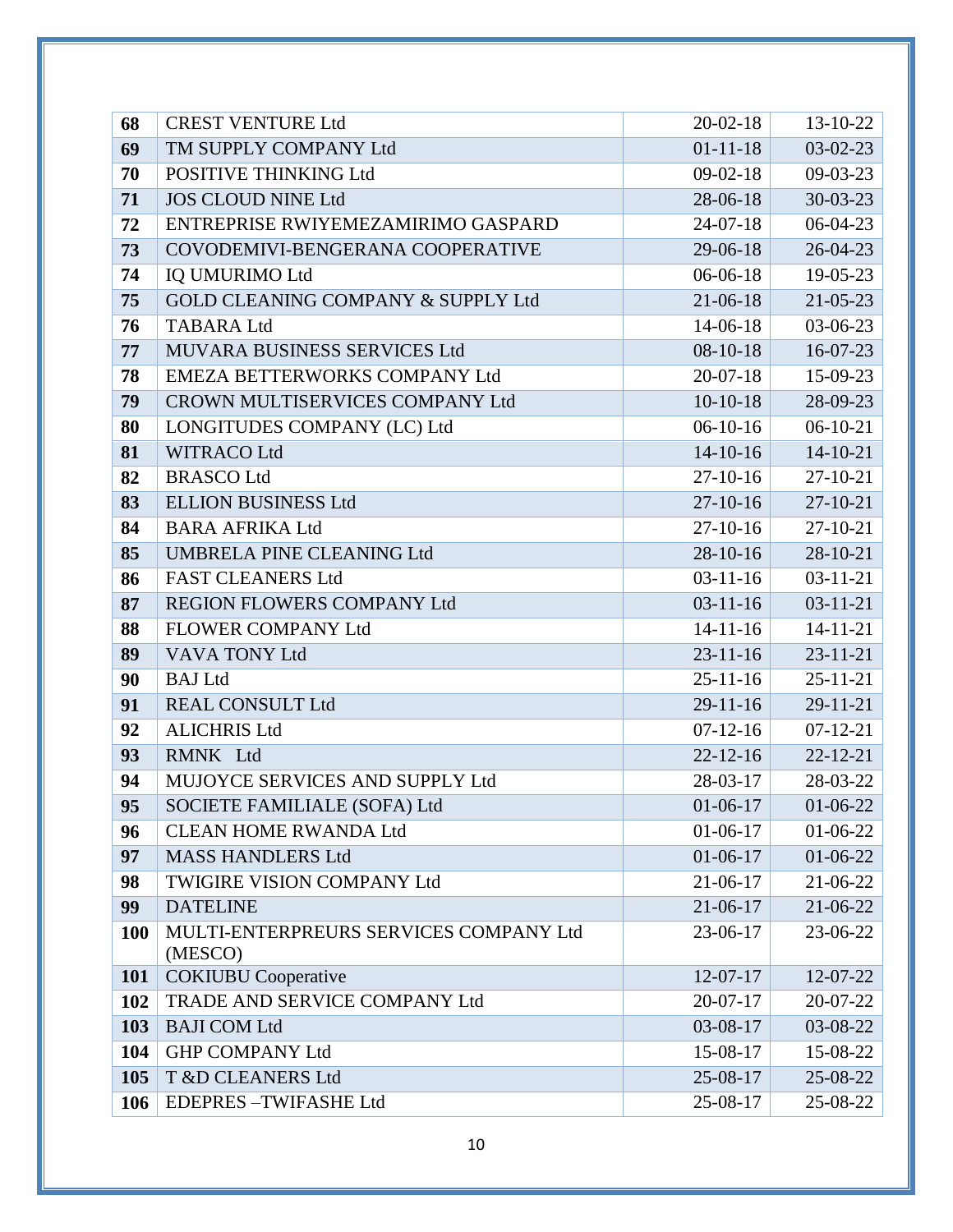| 107        | <b>KARG BUSINESS Ltd</b>                                      | $05-09-17$     | 05-09-22       |
|------------|---------------------------------------------------------------|----------------|----------------|
| 108        | <b>CLABUSO Ltd</b>                                            | $02 - 10 - 17$ | $02 - 10 - 22$ |
| 109        | YOUTH SOLUTIONS Ltd                                           | $04 - 10 - 17$ | $04 - 10 - 22$ |
| <b>110</b> | <b>HJ INEZA Ltd</b>                                           | $05-10-17$     | $05 - 10 - 22$ |
| 111        | <b>LEGIT EVENTS DÉCOR Ltd</b>                                 | $05 - 10 - 17$ | $05 - 10 - 22$ |
| 112        | WORK AND GROW COMPANY Ltd                                     | $11 - 10 - 17$ | $11 - 10 - 22$ |
| 113        | <b>BONI SUPPLIERS Ltd</b>                                     | 18-10-17       | 18-10-22       |
| 114        | LA LIONNE.T Ltd                                               | $19-10-17$     | 19-10-22       |
| 115        | PROGRESSIVE RWANDA WOMEN Ltd                                  | $02 - 11 - 17$ | $02 - 11 - 22$ |
| 116        | SOCIETE DE COMMERCE ET DE PROTECTION DE<br>L'ENVIRONEMENT Ltd | $02 - 11 - 17$ | $02 - 11 - 22$ |
| 117        | <b>DUFRALtd</b>                                               | $03 - 11 - 17$ | $03 - 11 - 22$ |
| 118        | DISCOVERY INVESTMENT GROUP Ltd                                | $05 - 12 - 17$ | $05 - 12 - 22$ |
| 119        | <b>GARU SUPPLY Ltd</b>                                        | $05 - 12 - 17$ | $05 - 12 - 22$ |
| <b>120</b> | <b>GO SPARKLING &amp; GREEN CO. Ltd</b>                       | $05 - 12 - 17$ | $05 - 12 - 22$ |
| 121        | <b>SCC SERVICES Ltd</b>                                       | $05 - 12 - 17$ | $05 - 12 - 22$ |
| 122        | I.P.E.C Ltd                                                   | $05 - 12 - 17$ | $05-12-22$     |
| 123        | UMUCYO WERA CLEANING Ltd                                      | $22 - 12 - 17$ | $22 - 12 - 22$ |
| 124        | <b>GOODS AND SERVICES SUPPLIES Ltd</b>                        | $22 - 12 - 17$ | $22 - 12 - 22$ |
| 125        | <b>CARE SOAP Ltd</b>                                          | $02 - 02 - 18$ | $02 - 02 - 23$ |
| 126        | NICKEL COMPANY Ltd                                            | $22 - 02 - 18$ | $22 - 02 - 23$ |
| 127        | TM PROGRESS COMPANY Ltd                                       | $23-02-18$     | $23 - 02 - 23$ |
| 128        | YASINI COMPANY Ltd                                            | $23-02-18$     | $23-02-23$     |
| 129        | <b>ATECOGES Ltd</b>                                           | $23-02-18$     | $23-02-23$     |
| <b>130</b> | TRUST AND WORK Ltd                                            | $02 - 03 - 18$ | $02 - 03 - 23$ |
| 131        | KIGALI PROPER COMPANY& GENERAL SERVICES<br>Ltd                | $06-03-18$     | $06-03-23$     |
| 132        | <b>IMENA PROMOTERS Ltd</b>                                    | $21 - 03 - 18$ | $21 - 03 - 21$ |
| 133        | <b>USHINDI Ltd</b>                                            | $26 - 03 - 18$ | 26-03-23       |
| 134        | <b>SWIFT CLEAN Ltd</b>                                        | 28-03-18       | 28-03-23       |
| 135        | REAL HARMONY COMPANY Ltd                                      | 13-04-18       | 13-04-23       |
| 136        | NEW FASHION COMPANY Ltd                                       | $23-04-18$     | 23-04-23       |
| 137        | <b>UWJF Company Ltd</b>                                       | $26 - 04 - 18$ | 26-04-23       |
| 138        | WIDE VISION COMPANY Ltd                                       | $07 - 05 - 18$ | $07 - 05 - 23$ |
| 139        | <b>LIGHT TRADE Ltd</b>                                        | $08 - 05 - 18$ | 08-05-23       |
| 140        | <b>UBUMWE CLEANING SERVICES (UCS)Ltd</b>                      | $11-05-18$     | $11-05-23$     |
| 141        | HIGH SECURITY AND CLEAN COMPANY 'HIGH<br>SEC Ltd'             | $11-05-18$     | $11-05-23$     |
| 142        | <b>WOORD GROUP Ltd</b>                                        | 18-06-18       | 18-06-23       |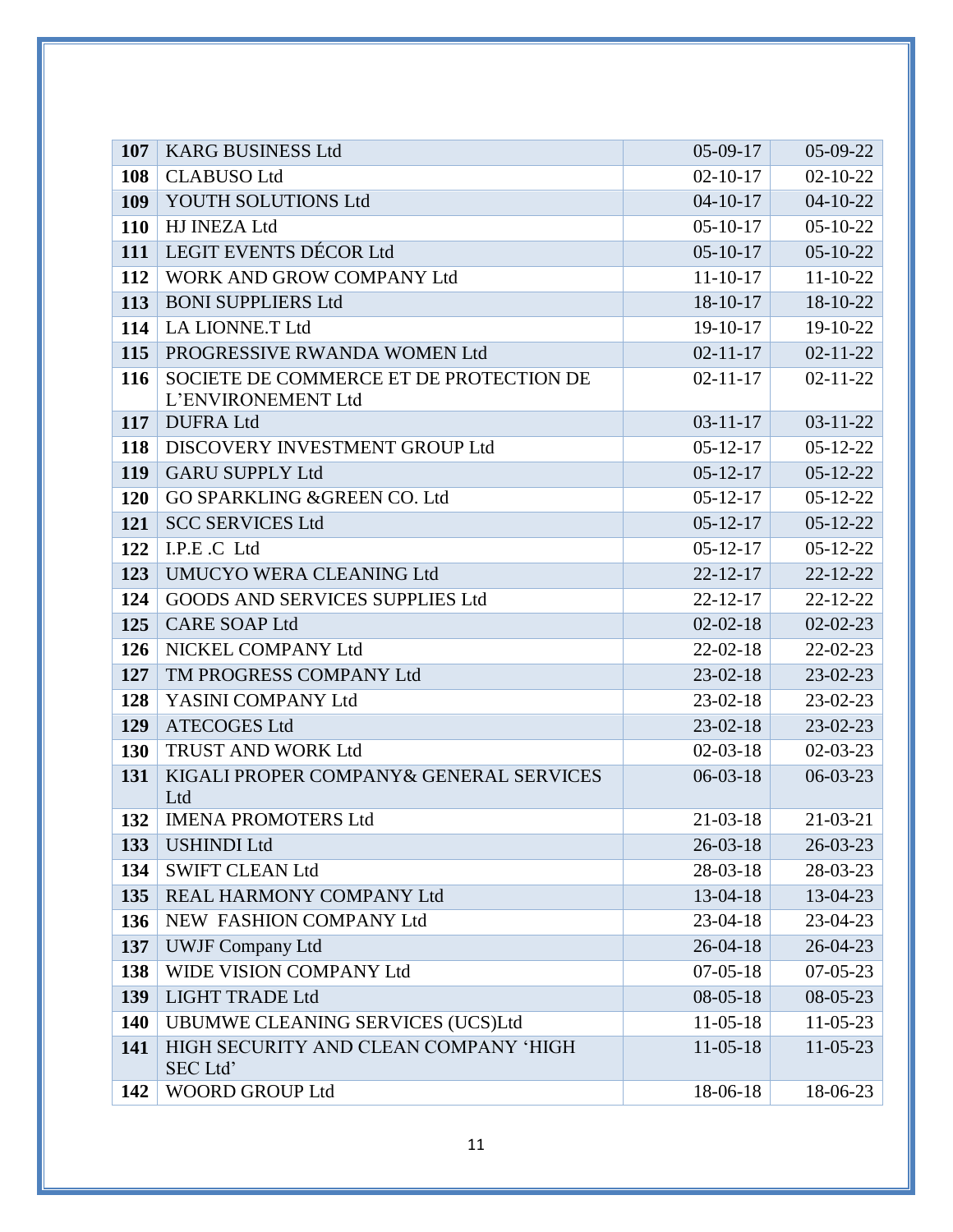| 143        | TRUST AFRICA SUPPLIES Ltd                              | 18-06-18       | 18-06-23       |
|------------|--------------------------------------------------------|----------------|----------------|
| 144        | <b>CRONY COMPANY Ltd</b>                               | 21-06-18       | $21-06-23$     |
| 145        | COMPANIE POUR LA CONSERVATION DE L'ENVI-               | $09-07-18$     | $09-07-23$     |
|            | RONNEMENT (COCEN) Ltd                                  |                |                |
| 146        | <b>RURANGIZA Ltd</b>                                   | $16-07-18$     | 16-07-23       |
| 147        | <b>IWACU CLEANING SERVICES Ltd</b>                     | $26 - 07 - 18$ | $26 - 07 - 23$ |
| 148        | BERGO GREEN WORLD COMPANY Ltd                          | $06 - 08 - 18$ | 06-08-23       |
| 149        | <b>IRAKOZE COMPANY Ltd</b>                             | $09 - 08 - 18$ | 09-08-23       |
| 150        | ALL OF US WE CAN Ltd                                   | 23-08-18       | 23-08-23       |
| 151        | <b>GANE COMPANY Ltd</b>                                | $24 - 08 - 18$ | 24-08-23       |
| 152        | AN MULTIPURPOSE COMPANY Ltd                            | 24-08-18       | 24-08-23       |
| 153        | KUNDWA BUSINESS COMPANY Ltd                            | 24-08-18       | 24-08-23       |
| 154        | <b>HONOUR N-B Ltd</b>                                  | $30 - 08 - 18$ | 30-08-23       |
| 155        | NEW FUTURE COMPANY Ltd                                 | $07-09-18$     | 07-09-23       |
| 156        | E.D.H.Ms Ltd                                           | $10-09-18$     | 10-09-23       |
| 157        | MUHINDA COMPANY Ltd                                    | $03 - 10 - 18$ | $03-10-23$     |
| 158        | <b>GREAT BRIGHT CLEANERS CO. Ltd</b>                   | 18-09-18       | 18-09-23       |
| 159        | NINA COMPANY Ltd                                       | $27-09-18$     | 27-09-23       |
| 160        | <b>LOIC COMPANY Ltd</b>                                | $25-09-18$     | 25-09-23       |
| 161        | PAAK KAM Ltd                                           | $26 - 09 - 18$ | 26-09-23       |
| 162        | <b>MEJA AFRICA Ltd</b>                                 | $05-10-18$     | $05-10-23$     |
| 163        | S.D.M.S.C.C Ltd                                        | $22 - 10 - 18$ | $22 - 10 - 23$ |
| 164        | <b>ROSANGE SERVICES Ltd</b>                            | $26 - 10 - 18$ | $26 - 10 - 23$ |
| 165        | <b>COPED Ltd</b>                                       | $02 - 11 - 18$ | $02 - 11 - 23$ |
| 166        | <b>AFRICA TRUST Ltd</b>                                | $05 - 11 - 18$ | $05 - 11 - 23$ |
| 167        | HIGH CLEAN EXPERTS (HICLIN) Ltd                        | $16 - 11 - 18$ | $16-11-23$     |
| 168        | ELITE ACTION HOLDING Ltd                               | $16 - 11 - 18$ | $16-11-23$     |
| 169        | SHOP CLEAN COMPANY Ltd                                 | $20 - 11 - 18$ | $20 - 11 - 23$ |
| <b>170</b> | <b>CONS-TECH Ltd</b>                                   | $03-12-18$     | $03-12-23$     |
| 171        | <b>GRAND LAC BATIGNOL "GLB" Ltd</b>                    | $04 - 12 - 18$ | $04 - 12 - 23$ |
| 172        | RWANDA SERVICES PROVIDING COMPANY Ltd                  | $04 - 12 - 18$ | $04-12-23$     |
| 173        | <b>EMINENCE BUSINESS PARTNERS Ltd</b>                  | $04 - 12 - 18$ | $04 - 12 - 23$ |
| 174        | <b>CAZA Ltd</b>                                        | $12 - 12 - 18$ | $12 - 12 - 23$ |
| 175        | FRIENDS OF NATURE FUMIGATION AND CLEAN-<br>ING CO. Ltd | $14 - 12 - 18$ | $14 - 12 - 23$ |
| 176        | I.C.H.A.M.E.E.D Ltd                                    | $14 - 12 - 18$ | $14 - 12 - 23$ |
| 177        | <b>AGROPLAST Ltd</b>                                   | $21 - 12 - 18$ | $21 - 12 - 23$ |
| 178        | <b>IMENA VISION COMPANY Ltd</b>                        | $08-02-19$     | $08-02-24$     |
| 179        | VISION WORK COMPANY Ltd                                | $08-02-19$     | 08-02-24       |
| <b>180</b> | <b>AHEZA CLEANERS Ltd</b>                              | $25-02-19$     | $25-02-24$     |
|            |                                                        |                |                |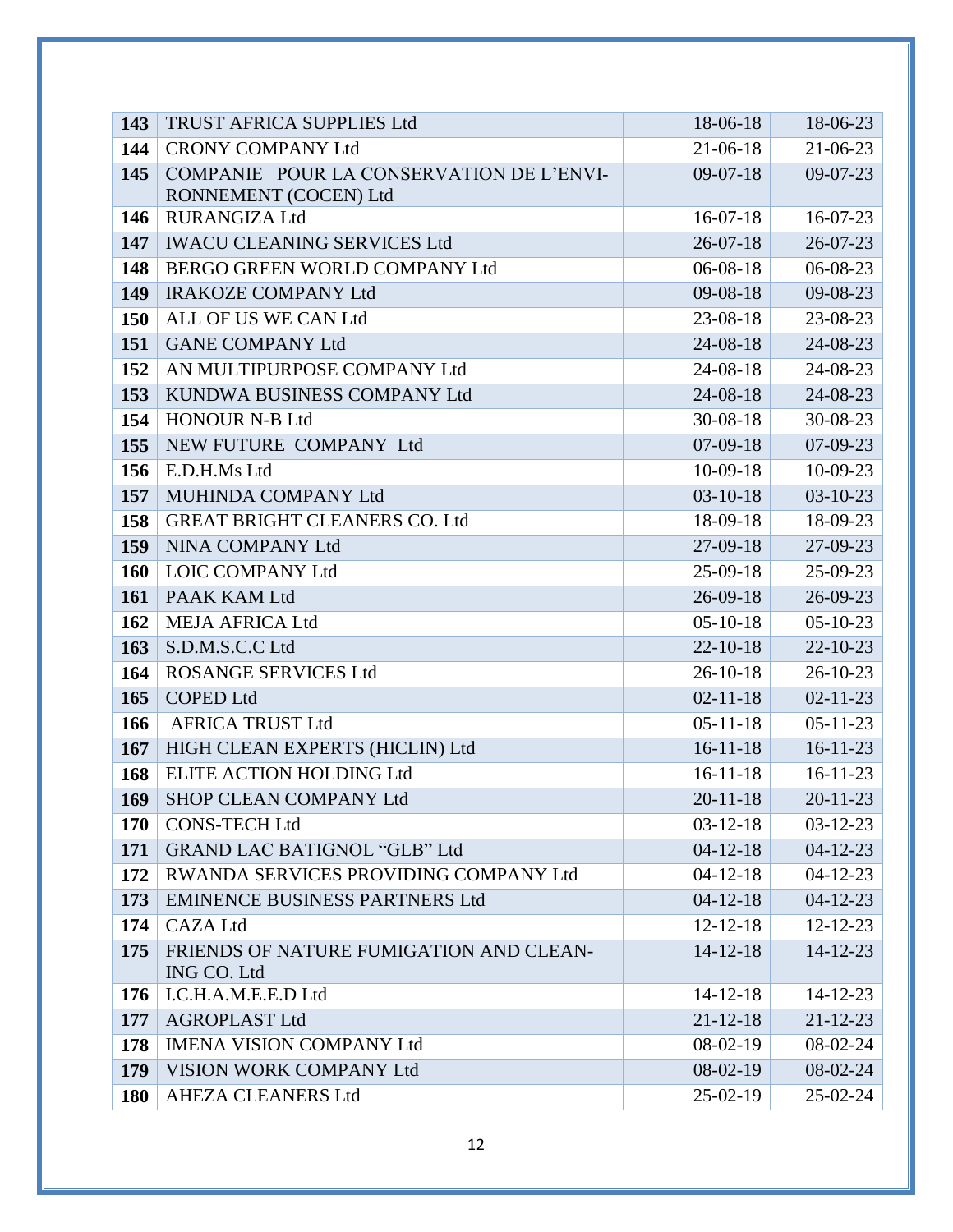| 181 | <b>ENVIRONET Ltd</b>              | $25-02-19$ | $25 - 02 - 24$ |
|-----|-----------------------------------|------------|----------------|
|     | 182   SISTERS BETTER SERVICES Ltd | $13-03-19$ | $13 - 03 - 24$ |
|     | 183   SOSERGI COMPANY Ltd         | $19-03-19$ | $19-03-24$     |
|     |                                   |            |                |

**Source: RURA, March 2019**

### <span id="page-15-0"></span>**Table 8: List of licensed of liquid waste water treatment system operators as of March 2019**

|                | <b>Name of licensee</b>                      | Date of issuance | <b>Expiry date</b> |
|----------------|----------------------------------------------|------------------|--------------------|
|                | Ken Luxury Rwanda Ltd                        | 15-06-17         | 15-06-22           |
| 2              | <b>Star Construction And Consultancy Ltd</b> | $03 - 11 - 17$   | $03 - 11 - 22$     |
| 3              | Axar Technical Services (R) Ltd              | $18-09-18$       | 18-09-23           |
| $\overline{4}$ | <b>Forefront Services Ltd</b>                | $28-09-18$       | 28-09-23           |
|                | Eco-Protection Ltd                           | $12 - 10 - 18$   | $23 - 01 - 23$     |

**Source: RURA, March 2019**

<span id="page-15-1"></span>**Table 9: List of licensed liquid waste collection and transportation operators as of March**  

| <b>SN</b> | <b>Name of licensee</b>            | Date of issuance | <b>Expiry date</b> |
|-----------|------------------------------------|------------------|--------------------|
|           | Sewage Technology Ltd              | $05 - 12 - 17$   | $05-12-22$         |
| 2         | Kanguka Business Company Ltd       | $30 - 01 - 18$   | $30 - 01 - 23$     |
| 3         | Midas Spare Parts And Services Ltd | $16-04-18$       | $16-04-23$         |
|           | Nganilla Company Ltd               | $05-10-18$       | $05-10-23$         |
|           | <b>PIT Pumpers Ltd</b>             | $18-10-18$       | 18-10-23           |
| 6         | <b>Smart Septic Services Ltd</b>   | 15-3-2019        | 15-3-2024          |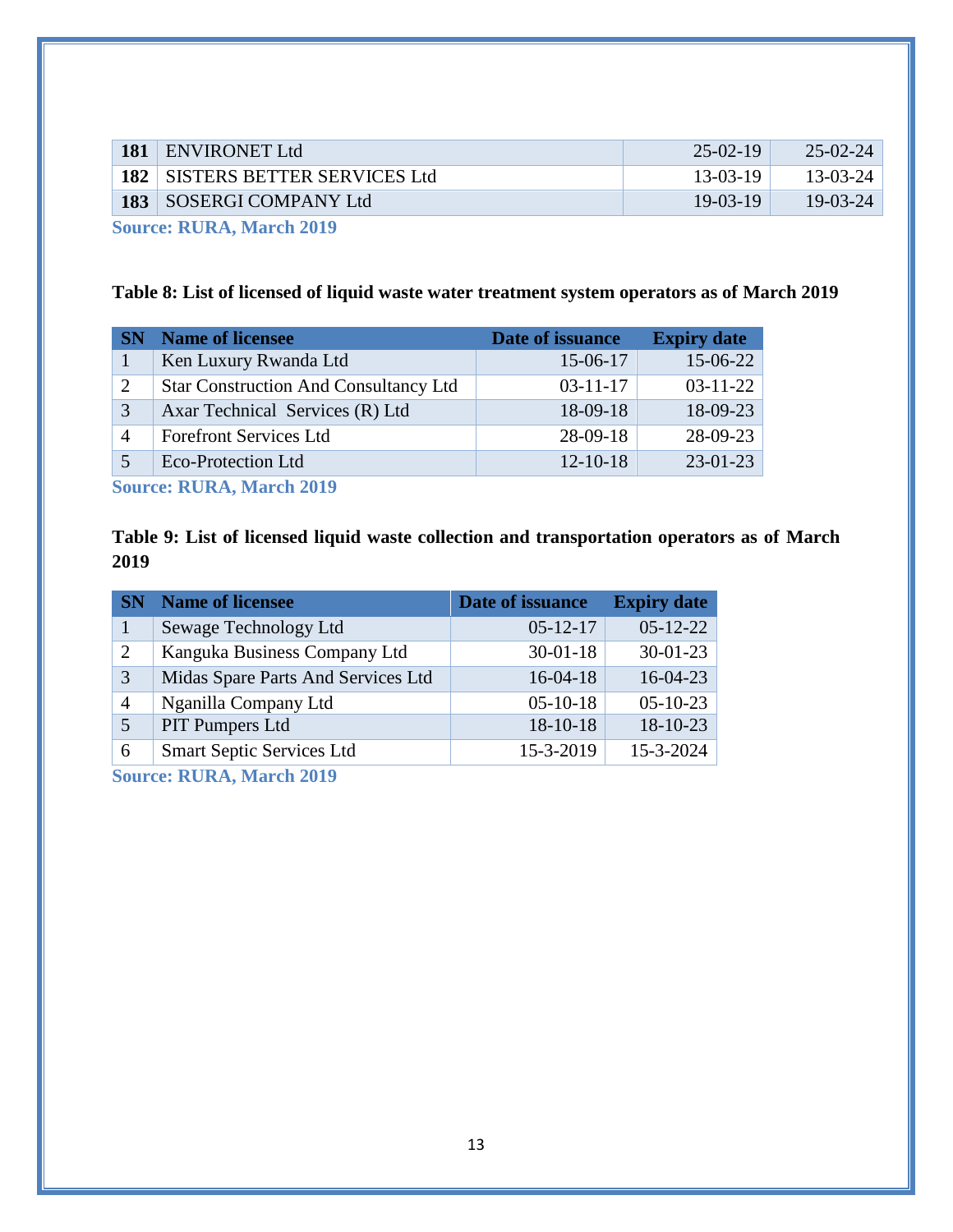<span id="page-16-0"></span>**Table 10: List of licensed solid waste collection and transportation services operators as of March 2019**

| <b>SN</b>               | <b>Name of licensee</b>                         | Date of issued | <b>Expiration date</b> |
|-------------------------|-------------------------------------------------|----------------|------------------------|
|                         | I. First category                               |                |                        |
| 1                       | Ubumwe Cleaning Services (UCS) Ltd              | $04 - 04 - 18$ | 17-04-23               |
| $\overline{2}$          | Isuku Kinyinya Ltd                              | $31 - 07 - 18$ | $01 - 06 - 23$         |
| 3                       | Real Environment Protectors (REPROTEC )Ltd      | $02 - 10 - 18$ | 21-08-23               |
| $\overline{\mathbf{4}}$ | <b>COPED Ltd</b>                                | 18-02-19       | $30 - 11 - 23$         |
| 5                       | Umurimo Mwiza Ltd                               | 24-08-18       | 22-08-23               |
| 6                       | <b>Ba Heza General Services</b>                 | 21-03-19       | $21 - 01 - 24$         |
| $\overline{7}$          | <b>AGRUNI Ltd</b>                               | 23-01-19       | 29-01-24               |
| 8                       | <b>COCEN</b>                                    | 18-03-19       | 22-03-24               |
| 9                       | <b>ACAPE</b>                                    | $21 - 07 - 14$ | $21-07-19$             |
| 10                      | Cooperative Indatwa (Inkeragutabara)            | $20 - 02 - 15$ | $20 - 02 - 20$         |
| 11                      | New Life NT & MVK LTD                           | $02 - 03 - 15$ | $02 - 03 - 20$         |
| 12                      | <b>CESCO Company</b>                            | $19-05-15$     | 19-05-20               |
| 13                      | Inzira Nziza Company                            | 16-06-15       | 16-06-20               |
| 14                      | Keen Kleeners Limited                           | $16-02-16$     | $16 - 02 - 21$         |
| 15                      | High Security And Clean Company "High SEC "Ltd  | $27 - 12 - 18$ | $27 - 12 - 23$         |
|                         | II. Second category                             |                |                        |
| $\mathbf{1}$            | M.ZI Ltd                                        | 13-09-17       | 08-09-20               |
| $\overline{2}$          | <b>Develop Our Families</b>                     | $01-06-16$     | $01-06-19$             |
| 3                       | E.K.G Ltd                                       | 16-03-18       | 16-03-21               |
| $\overline{\mathbf{4}}$ | G.A.P.M (Gicumbi Agriculture Production Market) | 13-09-18       | 13-09-21               |
|                         | Ltd                                             |                |                        |
|                         | <b>III.</b> Third category                      |                |                        |
| $\mathbf{1}$            | <b>COOPADI</b> Duharane                         | $24 - 10 - 16$ | $24-10-19$             |
| $\boldsymbol{2}$        | Koperative BUCOWASS ACO                         | 24-04-17       | 24-04-20               |
| $\overline{\mathbf{3}}$ | <b>AJH Ltd</b>                                  | $20 - 10 - 17$ | $20 - 10 - 20$         |
| $\overline{\mathbf{4}}$ | Rwagasore Cleaners & Services Ltd               | $06-12-17$     | $06-12-20$             |
| 5                       | <b>High Prosper Services Ltd</b>                | $07-09-18$     | 07-09-21               |
| 6                       | <b>GEBUR Multi-Business Ltd</b>                 | 17-09-18       | 17-09-21               |
| 7                       | <b>BAJ</b> Ltd                                  | $14 - 12 - 18$ | $14 - 12 - 23$         |
| 8                       | Imena Vision Company Ltd                        | $20-02-19$     | 20-02-22               |
| 9                       | Kooperative Twite Ku Isuku N'isukura            | 29-03-19       | 29-03-22               |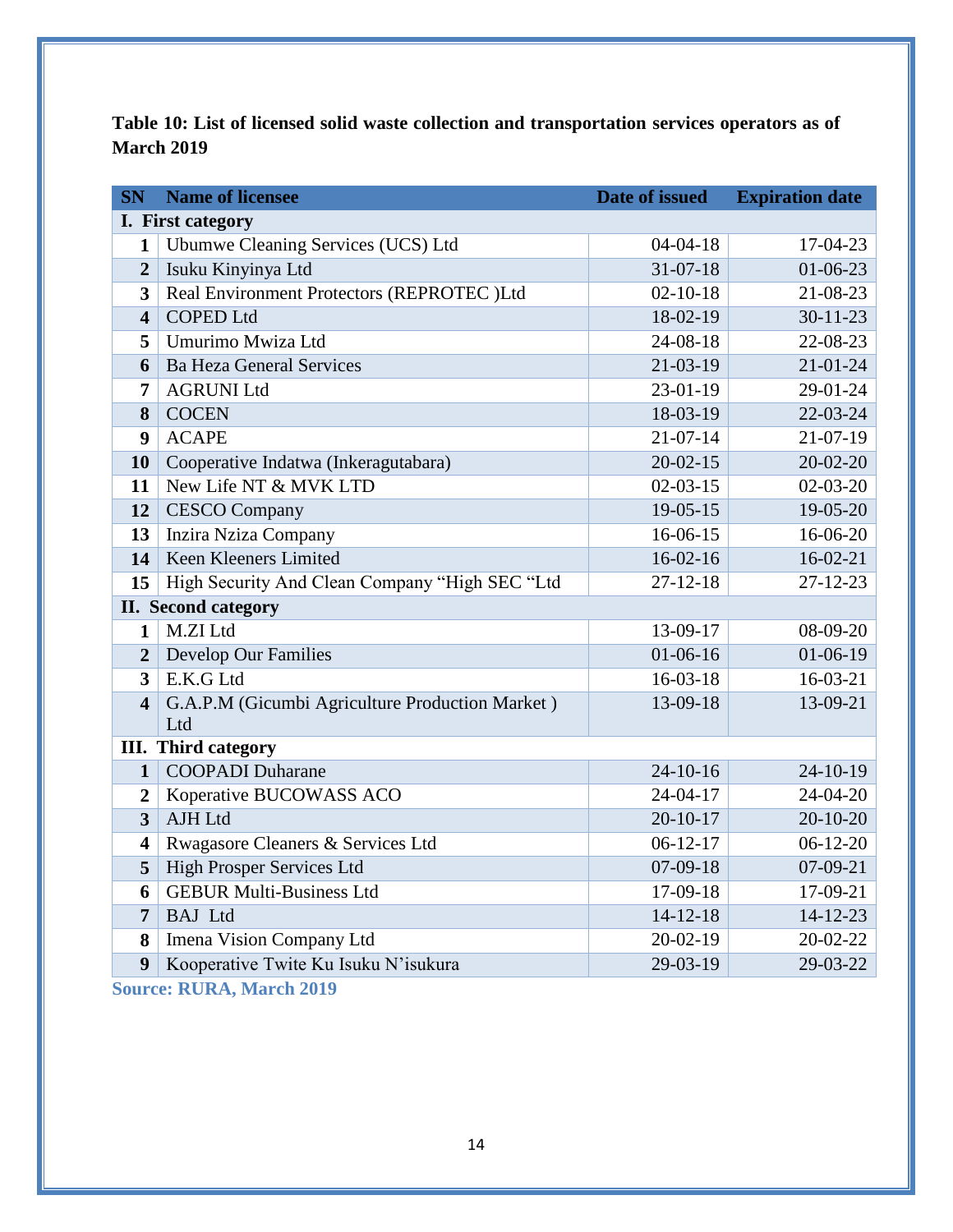# <span id="page-17-1"></span>**Figure 5: Distribution of solid waste collection and transportation operators across provinces and Kigali City as of March 2019**



**Source: RURA, March 2019**

| <b>District</b>   | <b>Sector</b> | Tariff (FRW) per month for two sacks in a week for house-<br>hold |                     |               |  |  |  |  |
|-------------------|---------------|-------------------------------------------------------------------|---------------------|---------------|--|--|--|--|
|                   |               |                                                                   |                     |               |  |  |  |  |
|                   |               | Lower income earn-                                                | Middle income earn- | Higher income |  |  |  |  |
|                   |               | ers                                                               | ers                 | earners       |  |  |  |  |
| <b>Nyarugenge</b> | Mageragere    | 2,300                                                             | 4,600               | 6,900         |  |  |  |  |
|                   | Kanyinya      | 2,000                                                             | 4,100               | 6,100         |  |  |  |  |
|                   | Nyamirambo    | 2,000                                                             | 3,900               | 5,900         |  |  |  |  |
|                   | Kigali        | 2,100                                                             | 4,100               | 6,200         |  |  |  |  |
|                   | Kitega        | 1,900                                                             | 3,800               | 5,700         |  |  |  |  |
|                   | Rwezamenyo    | 1,800                                                             | 3,600               | 5,500         |  |  |  |  |
|                   | Nyakabanda    | 1,900                                                             | 3,800               | 5,600         |  |  |  |  |
|                   | Muhima        | 1,800                                                             | 3,700               | 5,500         |  |  |  |  |
|                   | Nyarugenge    | 1,800                                                             | 3,600               | 5,300         |  |  |  |  |
|                   | Kimisagara    | 1,900                                                             | 3,700               | 5,600         |  |  |  |  |
| <b>Kicukiro</b>   | Gahanga       | 1,800                                                             | 7,500               | 11,200        |  |  |  |  |
|                   | Gatenga       | 1,200                                                             | 5,100               | 7,700         |  |  |  |  |
|                   | Gikondo       | 1,000                                                             | 4,000               | 6,000         |  |  |  |  |
|                   | Kagarama      | 1,800                                                             | 3,700               | 5,500         |  |  |  |  |
|                   | Kanombe       | 1,900                                                             | 3,900               | 5,800         |  |  |  |  |
|                   | Kicukiro      | 1,900                                                             | 3,900               | 5,800         |  |  |  |  |

# <span id="page-17-0"></span>**Table 11: Maximum tariff for waste collection and transportation in Kigali City**